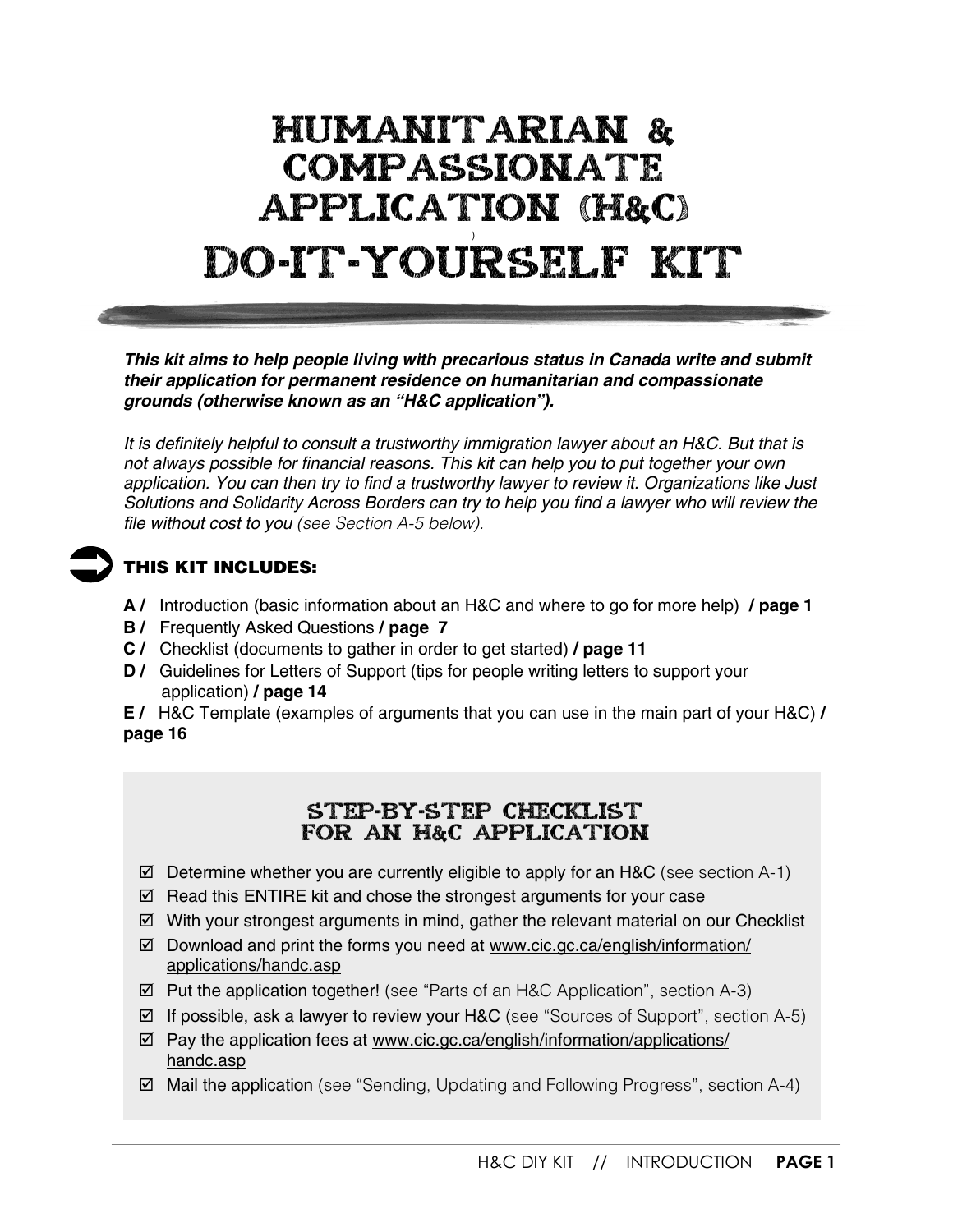# ) A/ introduction



# **1 / ELIGIBILITY: WHO CAN SUBMIT AN H&C APPLICATION?**

The **general rule** is that anyone in Canada can file an H&C application. However, there are some exceptions:

 You **cannot** file an H&C application if you are waiting for a decision on your refugee claim from the Immigration and Refugee Board;

 You **cannot** file an H&C application if you have already submitted an H&C application and no decision has yet been made on that application;

 You **cannot** file an H&C application if you are a "designated foreign national" and a decision on your refugee claim or PRRA<sup>1</sup> was made in the last **five years**. (Normally, you would have received a specific notice from  $ClC<sup>2</sup>$  indicating that you are a "designated foreign national" - so, unless you have received such a notice, it is safe to assume that you are not a "designated foreign national");

 You **cannot** file an H&C application if your refugee claim (including the appeal to the Refugee Appeal Division) was decided or has been abandoned or withdrawn in the last **twelve months***, unless***:**

#### **Filing an H&C less than a year after your refugee claim is denied**

 $\supset$  indicate on the IMM 5283 "Supplementary Information" form that you are invoking a child's best interest or a risk to your health;

 $\bullet$  submit evidence to back up these claims (for example, if you are arguing that you won't have adequate healthcare, you should include a doctor's report about your condition and evidence that the treatment you need is not available in your country of citizenship; if you are arguing that your deportation is not in the best interests of a child, include evidence of your role in the life of the child – see the H&C Template, section E for more information).

(a) you would be deported to a country that is unable to provide you with adequate health care for your specific health care needs; or

(b) your deportation would have a negative effect on *any* child's best interests, whether or not they are included in the H&C (this applies to: adults who would have to leave children in Canada if they were deported; adults who would have to bring

<sup>1</sup> Pre-Removal Risk Assessment.

<sup>2</sup> Citizenship and Immigration Canada

<sup>3</sup> Sections 34, 35 and 37 of Immigration and Refugee Protection Act (IRPA).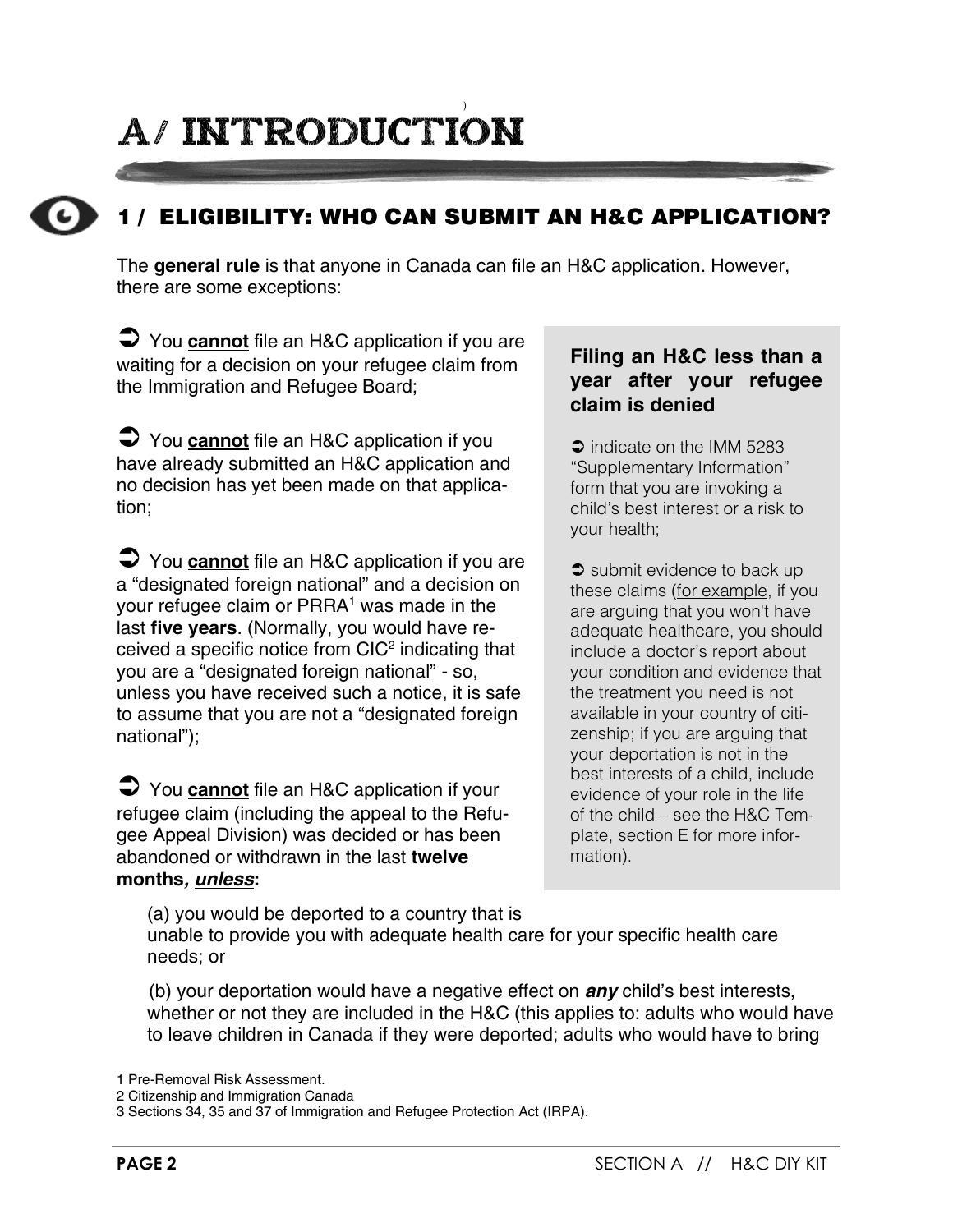their children with them if deported; adults who have children living abroad; and to children presenting the H&C application).

 You **cannot** file an H&C application if you have been found to be "inadmissible" for permanent residence on grounds of national security, human rights violations, or organized crime<sup>3</sup> (HOWEVER: if you are or may be inadmissible on grounds of criminality or serious criminality<sup>4</sup> or on medical<sup>5</sup> or on financial<sup>6</sup> grounds, you can in most **cases still apply** for an H&C but must ask for an exemption – see the H&C Template, section E, for details).

# **2 / WHAT DOES CIC LOOK FOR IN AN H&C APPLICATION?**



In general, CIC looks for evidence of any form of **hardship** that you will suffer by being forced to leave Canada. This includes, for example, the best interests of a child or children, strong integration in Canada and the hardship that would therefore result from being uprooted, and conditions in the country to which you would be deported.

CIC says the following factors can be considered:

- that the inability to leave Canada has led to establishment;
- ties to Canada;
- the best interests of any children affected by the application;
- factors in your country of origin (this includes, but is not limited to: inadequate medical care, discrimination that does not amount to persecution, harassment and other hardships);
- health considerations:
- family violence considerations;
- consequences of family separation;
- any other relevant factor you wish to include.

Certain factors are not considered in an H&C application: persecution<sup>7</sup> and personalized

#### What is meant by 'hardship"?

CIC defines the kind of hardship that you must prove as either "unusual and undeserved" or "disproportionate". "Unusual" means that it is outside of ordinary circumstances and "undeserved" generally means that it arises from circumstances beyond your control. For CIC, "disproportionate" means that "the hardship of not being granted the requested exemption would have an unreasonable impact on the applicant due to their personal circumstances".

These are very vague definitions that give the immigration officer deciding your case a great deal of discretion!

risks of death, torture or cruel and unusual punishment<sup>8</sup>.

4 Section 36 of IRPA. 5 Section 38 of IRPA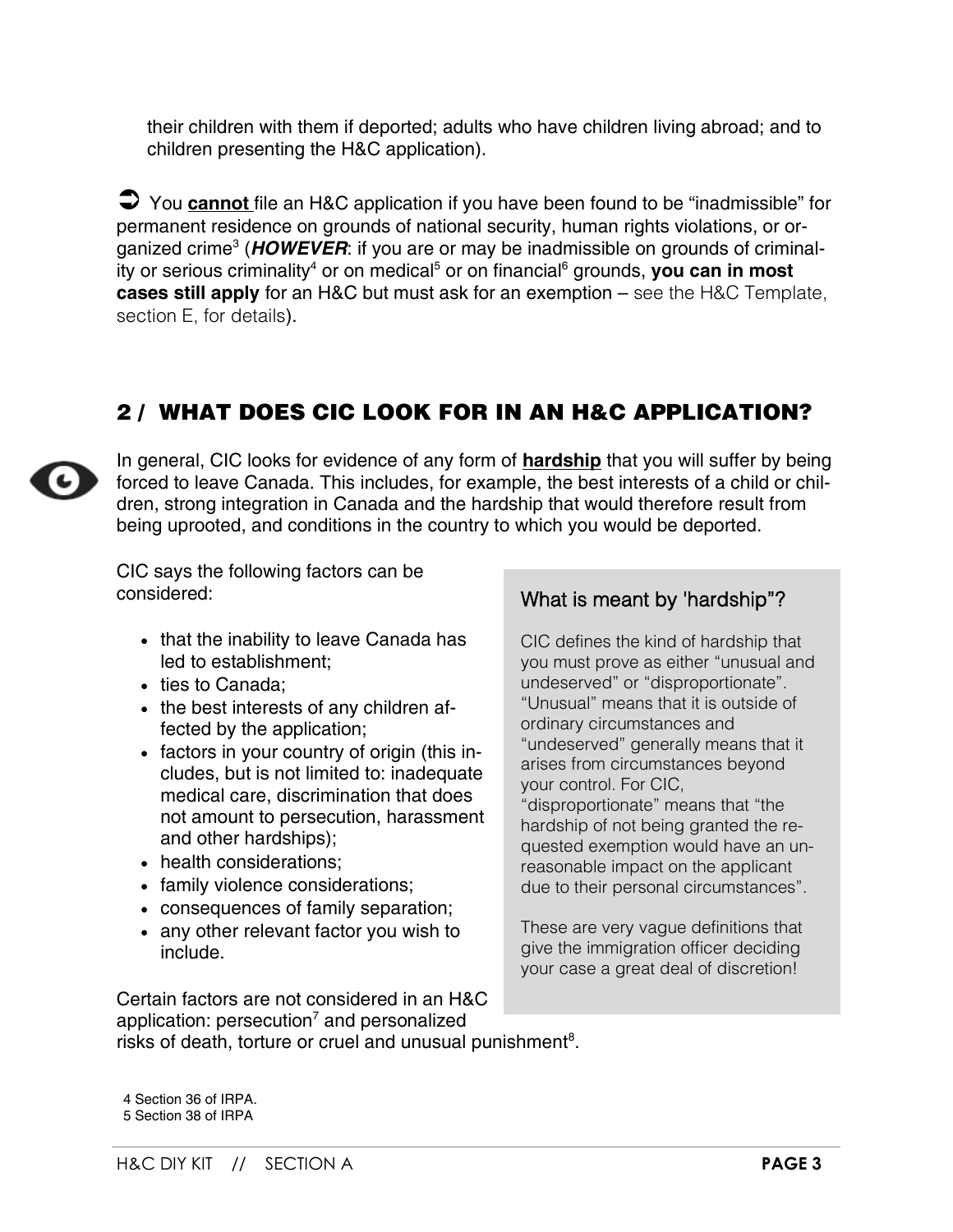These factors are supposed to be considered in a refugee claim and in a Pre-Removal Risk Assessment (PRRA). Therefore, your H&C application should not be based on those types of problems. However, it is often difficult to make these distinctions. When in doubt, include evidence about what you fear, and simply describe what you are afraid could happen if you are deported without saying that it amounts to persecution or personal risk. For example, say that you are afraid that you will not be able to find work because of your ethnicity, but do not qualify that as persecution on the basis of your ethnicity.

# **3 / PARTS OF AN H&C APPLICATION**

# **There are three main parts of an H&C application:**

#### **A) FORMS**

You can download these from CIC website at this link: [www.cic.gc.ca/english/information/applications/handc.asp](http://www.cic.gc.ca/english/information/applications/handc.asp)

There is a manual at this same link that can help you fill in the form. *Note: some information on this part of the CIC website is misleading. For example, it says that you can submit an H&C from outside Canada – but in practice, H&C applications from outside Canada do not get processed. It also suggests that if you have a criminal record you should try to clear your record before applying - but in fact, it can take many years to try to clear your record and you may be deported long before you succeed (see section A-1 above for a better approach).*

#### **B) COVER LETTER**

See H&C Template (section E below) for details on how to write this. This is where you will provide detailed answers to questions 7-14 on the IMM5283 "Supplementary Information" form - on the form itself, you can write "See attached submissions" for questions 7-14. Make sure that you address all of these questions in your letter.

#### **C) DOCUMENTS (including evidence)**

You can see a list of documents that CIC requires at this link: [www.cic.gc.ca/english/information/applications/handc.asp](http://www.cic.gc.ca/english/information/applications/handc.asp)

You will need to back up every statement that you make in the cover letter with evidence: letters, medical or psychological assessments, reports, bank receipts, photographs, etc. If you are applying less than a year after your refugee claim is re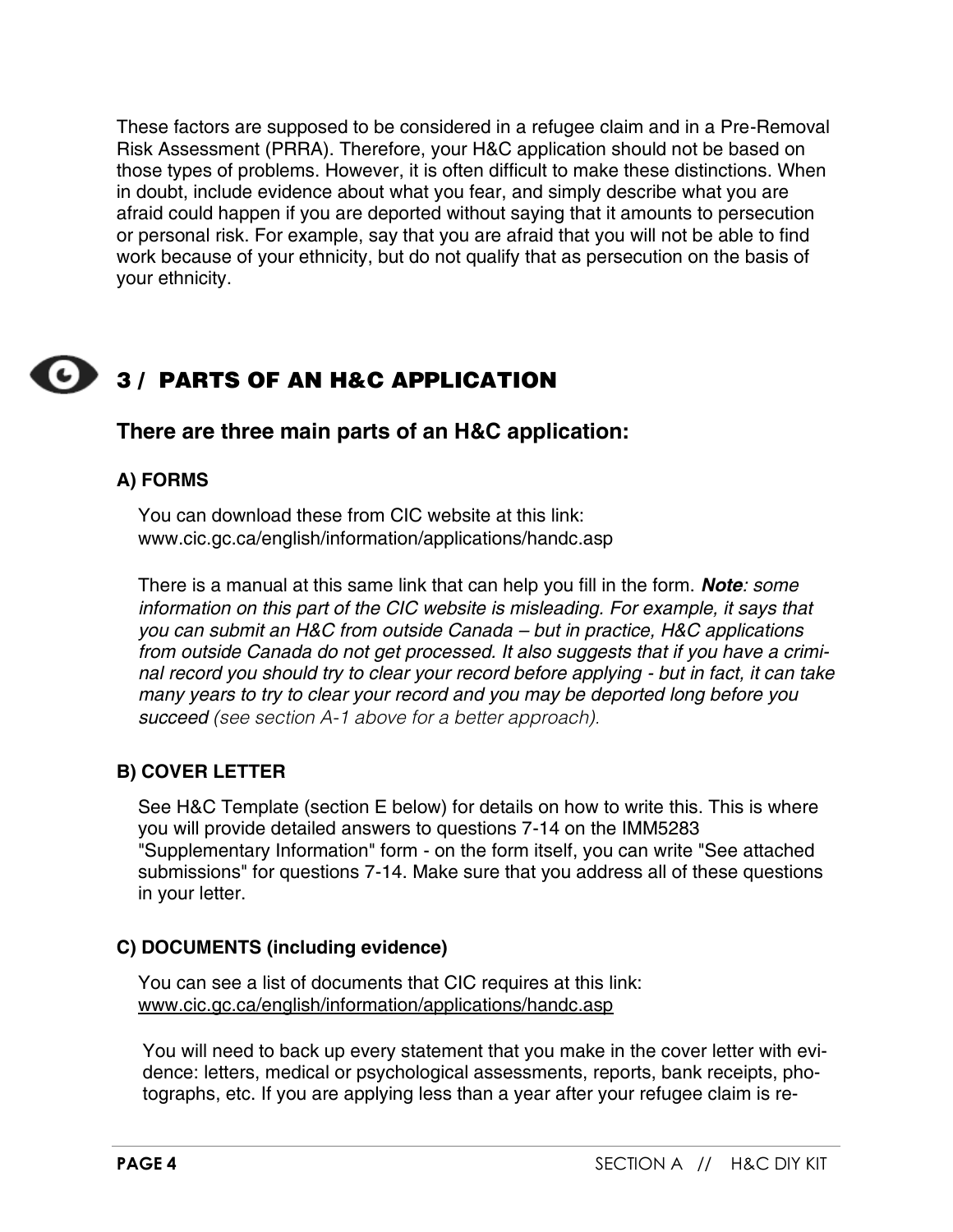fused, you also have to provide evidence to show best interests of a child or medical risk (see above, box under section A-1).

*Note: You may wish to wait before submitting police certificates (the requirement is police checks from any country where you have lived for at least 6 months since you were 18), even though this is on CIC's list of required documents. They can be costly and you can submit them once you have received first stage acceptance. On the CIC document checklist, instead of checking this box off, write "To follow". However, if you wish to submit these right from the start, there's no harm in doing so*.



# **4 / SENDING, UPDATING AND FOLLOWING PROGRESS OF YOUR APPLICATION**

#### **A) COPY AND SEND**

Photocopy your entire package before sending and keep the photocopied file in a safe place. In addition, the package and updates should be sent by registered mail.

#### **Send your application package to:**

Citizenship and Immigration Canada Backlog Reduction Office 1148 Hornby Street Vancouver, BC V6Z 2C3

#### **B) UPDATES**

It is very important to keep your file updated by sending any new information that becomes available after your original submission. Updates can be sent to the office that is processing your application (unless you are otherwise notified, you should send updates to the office where you initially sent your application). You can also send small updates and submissions by email: cic[-vancouver-bro-bra@cic.gc.ca,](mailto:CIC-Vancouver-BRO-BRA@cic.gc.ca) fax 1-604-666- 1116 or by post.

#### **C) FOLLOWING PROGRESS**

If you don't want to contact CIC directly (for example, calling the CIC call centre), the only way to track the progress of your application is to use the "verify the status of your application" section of the CIC website at www.cic.gc.ca/english/my\_application/ status.asp. Unfortunately, this online tool does not always work, and when it does, it does not give very detailed information. It is possible to ask a third party (such as a lawyer or a community organization) to submit an access to information request to CIC at different points in the application to get a copy of the internal notes in your file, which sometimes can give an indication of how the application is progressing.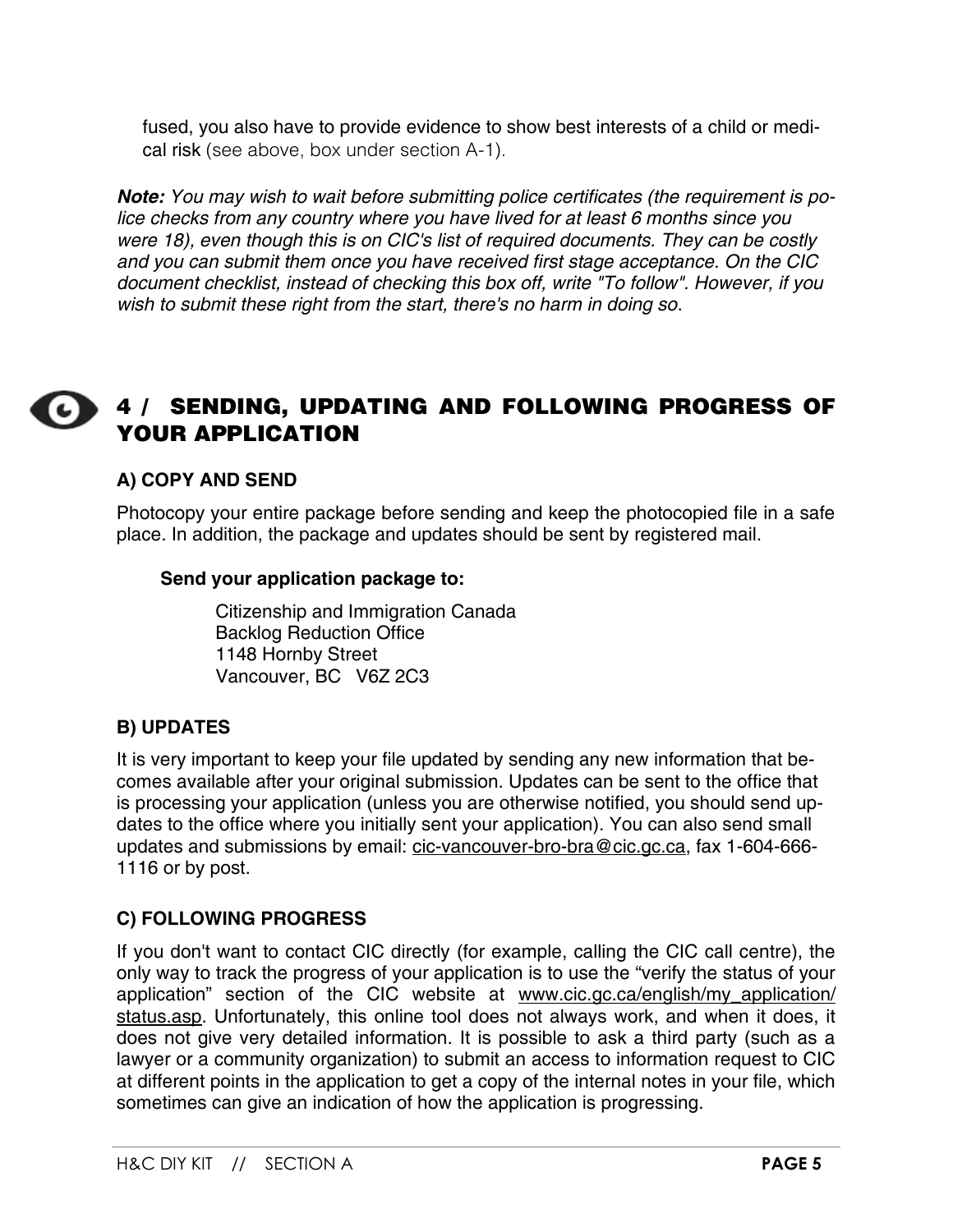# **5 / SOURCES OF SUPPORT**

### **A) HELP WRITING H&C APPLICATION**

 **Solidarity Across Borders** runs monthly Mutual Aid Nights where basic information about the H&C process is shared and, resources permitting, support provided for writing an application. Find out the date of the next Mutual Aid Night by emailing [solidaritesansfrontieres@gmail.com,](mailto:solidaritesansfrontieres@gmail.com) calling 438-933-7654 or going to the website, [www.solidarityacrossborders.org.](http://www.solidarityacrossborders.org/)

 **Just Solutions** is a legal information clinic specializing in immigration law. They sometimes prepare H&C applications for free, but due to limited resources, they can only take on cases of people whose lives would be in danger due to lack of medical treatment or in which the best interests of a child with a physical or mental challenge are at risk if the applicant had to leave Canada. They can give basic information about H&C applications to everyone, regardless of whether they fit the criteria mentioned above. Contact by e-mail ([js@montrealcitymission.org](mailto:js@montrealcitymission.org) or [solutions.justes@gmail.com\)](mailto:solutions.justes@gmail.com) or by telephone: 514-844-9128, ext. 201 or 204.

Solidarity Across Borders maintains a list of immigration lawyers whom our network has found to be reliable and who accept legal aid mandates without asking for extra fees. Email [solidaritesansfrontieres@gmail.com](mailto:solidaritesansfrontieres@gmail.com) or call 438-933-7654 and ask for the list.

#### **B) FINANCIAL SUPPORT**

The government Legal Aid program is available to low income people, even if they don't have legal status in Canada. Legal Aid can pay for a lawyer and cover the cost of a psychological assessment for an application. To access Legal Aid, go to a lawyer who accepts Legal Aid and they will arrange to see if you qualify.

Contact [solidaritesansfrontieres@gmail.com](mailto:solidaritesansfrontieres@gmail.com) for more ideas.

#### **C) FORMAL COLLECTIVE PROCESS**

The **Canadian Council for Refugees (CCR)** is working on behalf of people whose refugee claim was refused less than a year ago, but who are still eligible to submit an H&C because of the best interests of a child or a medical situation (see section A -1 above, Eligibility: who can submit an H&C application?) and have been called in by CBSA for deportation. If you are in this situation, you can contact CCR at [jdench@ccrweb.ca.](mailto:jdench@CCRWEB.CA) They can speak directly to CBSA and request that your H&C be studied before you are deported.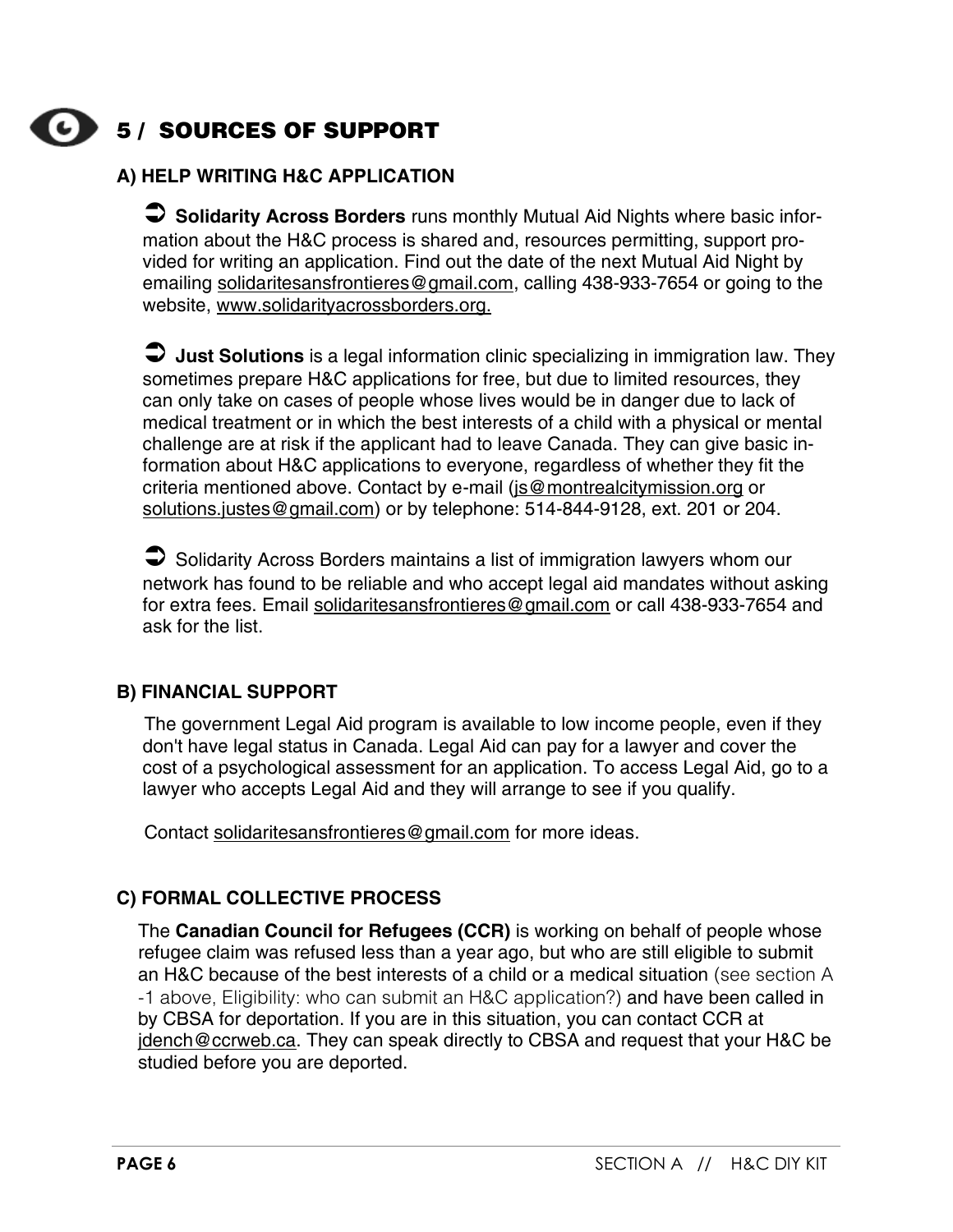# ) b/ Frequently asked questions



# *What if I have I am "illegally" in Canada, can I apply? What happens if I am accepted?*

Yes, you can apply. If a person is accepted while underground with an arrest warrant hanging over their head, then the deportation order is suspended ('stayed"). However this does not automatically cancel the arrest warrant. You will still have to go into CBSA to have it "executed" - that is, be formally arrested - but you should then be released, because the deportation order has been stayed.

This stay remains in effect while the final steps (medical exam, police check, etc.) are carried out. If everything is okay, you will be granted permanent residence and the deportation order will be cancelled. If you are refused permanent residence (for example, you have a criminal record and the government refuses to grant a waiver), then the stay ends and your deportation order is active again.



### *What happens after I send my application? Is there a hearing?*

After you send your application, you will receive an acknowledgement by mail. Applicants often then receive requests for updates to their file, including requests for employment, tax, school registration documents, etc.

However, you cannot count on being invited to update your file, so if there is any change in your situation (eg new job, birth of child, spouse or address), it is YOUR responsibility to inform Immigration Canada (and important that you do so, if it is a positive factor) – see section A-5 above on updating your file.

If you are called in, it is a good idea to speak to someone with experience and knowledge of the process, like a lawyer you trust, especially if you are in Canada without legal papers, because you can be detained.

There is not normally a hearing although rarely an officer may decide to call you in to ask questions.

A single immigration officer will then consider your application and make a decision to accept it in principle or reject it. You will either receive a letter with the decision or be called in to CBSA to receive it.

If you are accepted in principle, then you still have to undergo a police check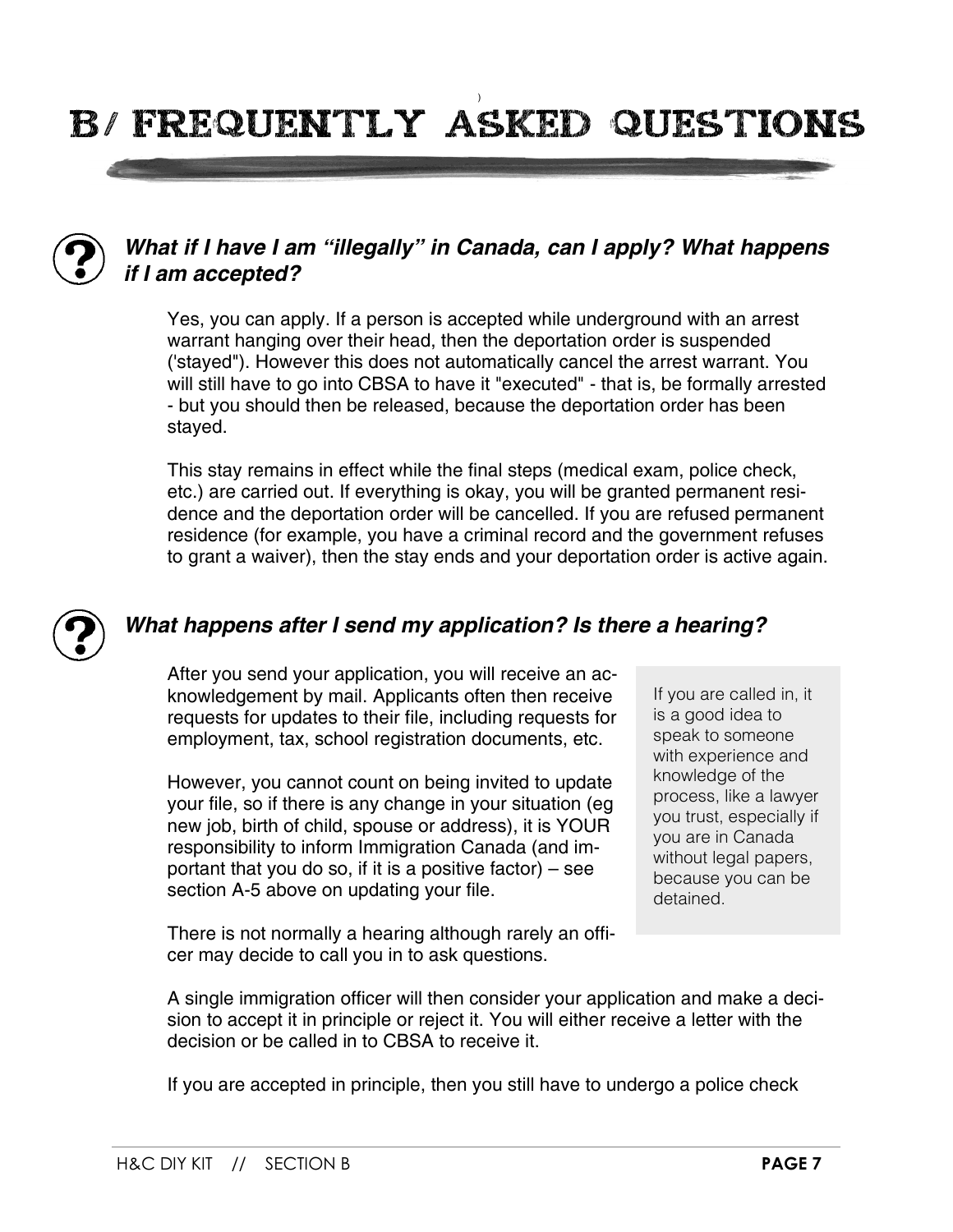and medical check. If these are positive (that is, you are clear or are granted a waiver), then you are granted permanent residence in Canada.



## *If I have no legal status in Canada, will applying for an H&C make me more visible to the government or more likely to be picked up?*

If you are here after a deportation date, the government already knows you are here. As long as you are careful not to give an address where the CBSA can find you (see next question), simply applying for status will probably not increase risk to you. However, we don't know if the unit that processes H&Cs takes note of the status of applicants or what it does with this information. On the other hand, we have never noticed any connection between H&C applications and people being picked up by CBSA<sup>9</sup>.



### *If I have no legal status in Canada, what addresses should I give to protect my safety?*

If you do not want to risk being found by CBSA, you should not put your address or the address of your current place of work or current school anywhere in the application.

However, the government does need an address where they can reach you with questions and responses to your application. You should use the address of a lawyer or a trusted community organization who will not disclose your whereabouts if contacted by CIC or  $CBSA<sup>9</sup>$ , and who you trust to inform you if their address changes or if they receive correspondence on your behalf.

In the IMM5669 (Schedule A) form, you are asked to list your addresses and activities for the past 10 years (for example, name of the company you are currently working for). If you don't want CBSA to find you, you could mark your current address and company name as " $N/A$ " = not applicable. Also, it is important to make sure that people who write support letters for you do not indicate or refer to your current address, school or workplace.



## *How do I get letters of support if I have to use a different name (at work, school, community centre, etc)?*

It is important that support letters use your real name. If an employer cannot write a letter in your true name, it is better not to include a letter from them. Sometimes a trusted colleague can be asked to write a letter instead of your boss.

<sup>9</sup> Canadian Border Services Agency, the government agency in charge of enforcing deportation orders.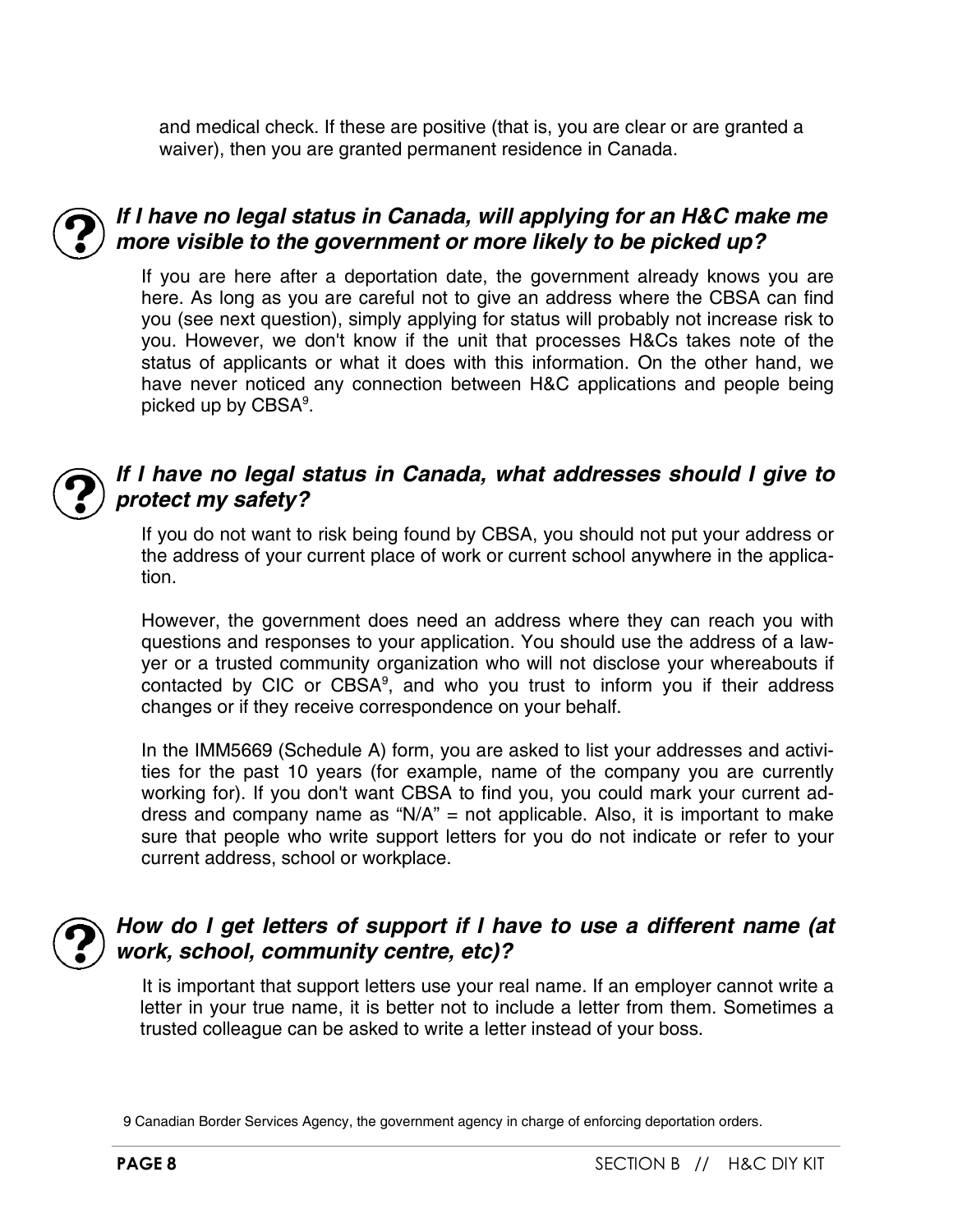

# *How much does it cost?*

When you apply, you have to pay the government \$550 for each adult and \$150 for each child included in the application.

In addition, if your application is accepted, the principal applicant and, if applicable, their spouse or common-law partner, must pay a \$490 "Right of permanent residence fee" before they receive their permanent resident status.



# *I don't have any money, how can I apply for an H&C?*

If you are unable to pay for or borrow money to pay for the application fees, joint fundraising initiatives with family and friends is sometimes possible. Contact Solidarity Across Borders or other migrant justice organizations for ideas or be put in touch with campaigns already underway.



# *How long will it take before I get an answer?*

The current processing time for H&C applications is 30-42 months. Check the CIC website for updates.



# *Once I have submitted my H&C, can I still be deported?*

Yes. Simply applying for an H&C does *not* automatically stop a deportation order. An application does not in itself protect you from deportation.

However, in certain rare cases, it might be possible to get an administrative stay from your CBSA officer or a judicial stay from the Federal Court until your H&C is decided. Ask lawyers or others with knowledge in this area about these options (see Section A-5 for places to get free legal advice).



# *What happens to my H&C application if I am deported before it is decided?*

If you are deported before your H&C application is decided, the application will continue to be processed while you are outside Canada. However, experience shows that the chances of acceptance after a deportation are very, very, very small.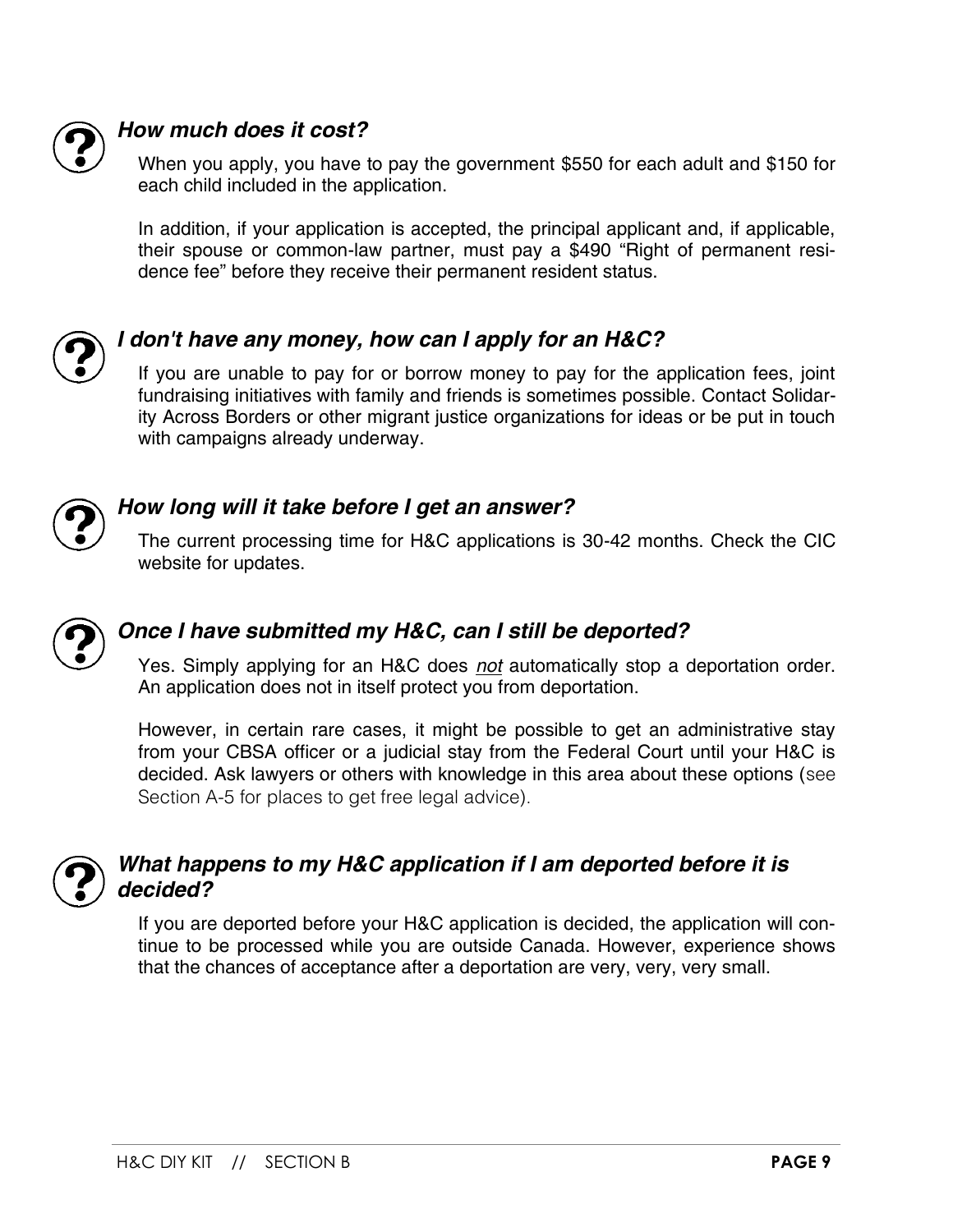

# *If we are a family, do we make separate applications, or a joint application?*

If you have a spouse, common-law partner or dependent children residing in Canada who are not accepted refugees in the process of applying for permanent residence and are not permanent residents or citizens, you should be part of the same H&C application.



## *My spouse or common-law partner resides in Canada and is a permanent resident or citizen. Can they sponsor me if I have stayed beyond my deportation date or visa expiry?*

A spouse or common-law partner can no longer sponsor you through an H&C application, they can only provide a letter of support or affidavit explaining the importance of the relationship and that they would have sponsored you if it is possible.

However, if your spouse or common-law partner is a Canadian citizen or permanent resident, a spousal sponsorship in Canada may be a possibility. This is different from an H&C. If you have no papers, it is important to discuss this option with a lawyer, because it can be complicated (see Section  $A - 5$  above for sources of free legal advice.)



# *Can I include family members who live abroad in my H&C application?*

No. However, if your application is accepted and you become a permanent resident, you can then apply to sponsor your eligible family members (for example, spouse or common-law partner, dependent children, etc. – see the CIC website for a complete list).



# *If I have new information that will help my H&C, can I add it after I have already submitted the application?*

Yes. It is very important to continually update your H&C application with any relevant information. (See section A-4 above.) You can try to find a lawyer to help you with this even if you made the original submission without a lawyer.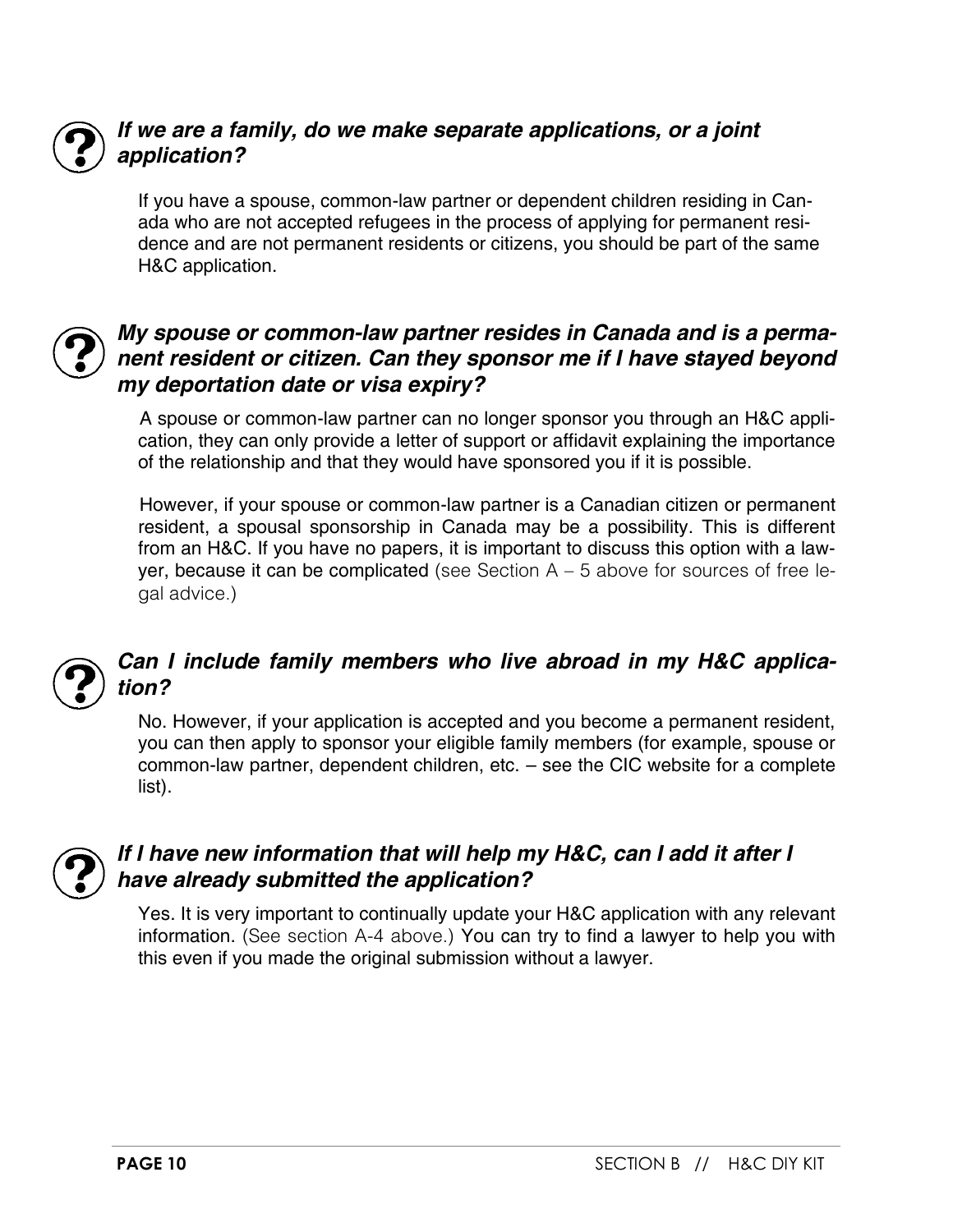# c/ checklist

*This list is to help you gather all the basic information you will need to write your H&C application. Depending on your situation, there may be additional information or evidence that is not included on this list. It is important to read through this entire guide and decide on your strongest arguments before you begin gathering this material.*

)

# **Personal Story:**

Detail the experiences leading up to your arrival in Canada, and what you have done since. It is important to show that you have put down roots in Canada. The more details you provide, the better. This is best done in the form of an affidavit and notarized (you can ask any legal aid office to notarize it for you – this is normally free).

#### **Copy of refugee claim and other file history:**

Gather your basis of claim (BOC, formerly PIF), your decision by the Immigration and Refugee Board (IRB), and all other claims filed by yourself or your lawyer (e.g. to Federal Court). (It may not be necessary to include these documents with your application, but it is helpful to have them as you prepare the application.)

#### **Support letters from friends and relatives, employers, religious and community organizations** in support of your application (for a template, see section D below, Guidelines for Letters of Support)

#### **Family Tree:**

If you have a lot of family members in Canada, prepare a complete family tree, showing all of the relatives in Canada and including information about their status, employment, their relationship to you, etc.

#### **Community involvement:**

Any information about your community activities and volunteer work in Canada

#### **Photographs:**

- Photographs of family and friends in Canada that help to tell the story of your connections to Canada.
- Any photographs of you at community events and doing volunteer work.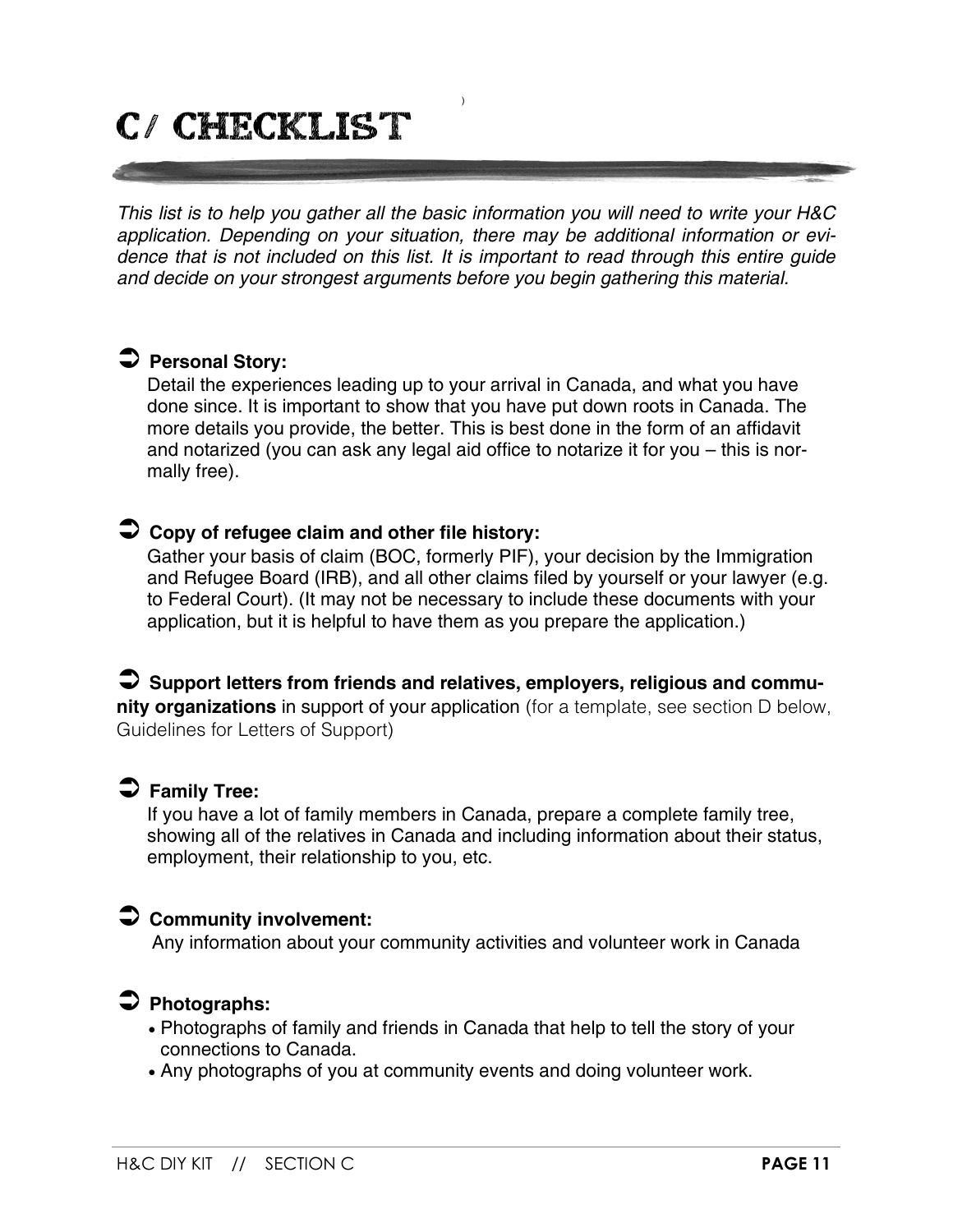Include captions with the date and place each photo was taken and a description of who appears in the photograph and what they/you are doing.

# **Education:**

Obtain copies of certificates for any Canadian courses, transcripts, letters from teachers, information about awards you have received in Canada, photographs of graduation in Canada, etc.

Any language classes you have attended since you arrived in Canada are also important to include.

# **Employment:**

- Detailed reference letters from past or present employers in Canada (if you have worked without a permit, see section B, Frequently Asked Questions, and section E, H&C Template, on potential ways of handling this)
- Letters of potential job offers
- Any evidence of exceptional talents (for example, colour photocopies of your work if you are a photographer, an artist, a designer, a craftsperson or an architect)
- . If possible, evidence that you would not be able to work (or work in your field) in your country of origin.

# **Income:**

- If you have been working and saving money, include a photocopy of your bank statement, to show you have savings and are skilled at managing your financial affairs.
- Copies of your income tax records: T-4 slips (if applicable), Tax declarations and Notices of Assessment
- If you are providing financial support to family outside the country, proof of this

## **Medical evidence (if applicable):**

**NOTE**: *If you are applying within 12 months of your refugee claim being refused, and wish to apply on the basis of the exemption that you would not receive adequate medical care if deported, you must include medical evidence.*

- Letters from a doctor and specialist about your particular medical condition and the treatment you require
- Evidence that treatment is not available in country of origin.

# **Children (if applicable):**

**NOTE**: *If you are applying within 12 months of your refugee claim being refused, and wish to apply on the basis of the exemption for the negative impact on a child or children, you must include evidence relating to the children.*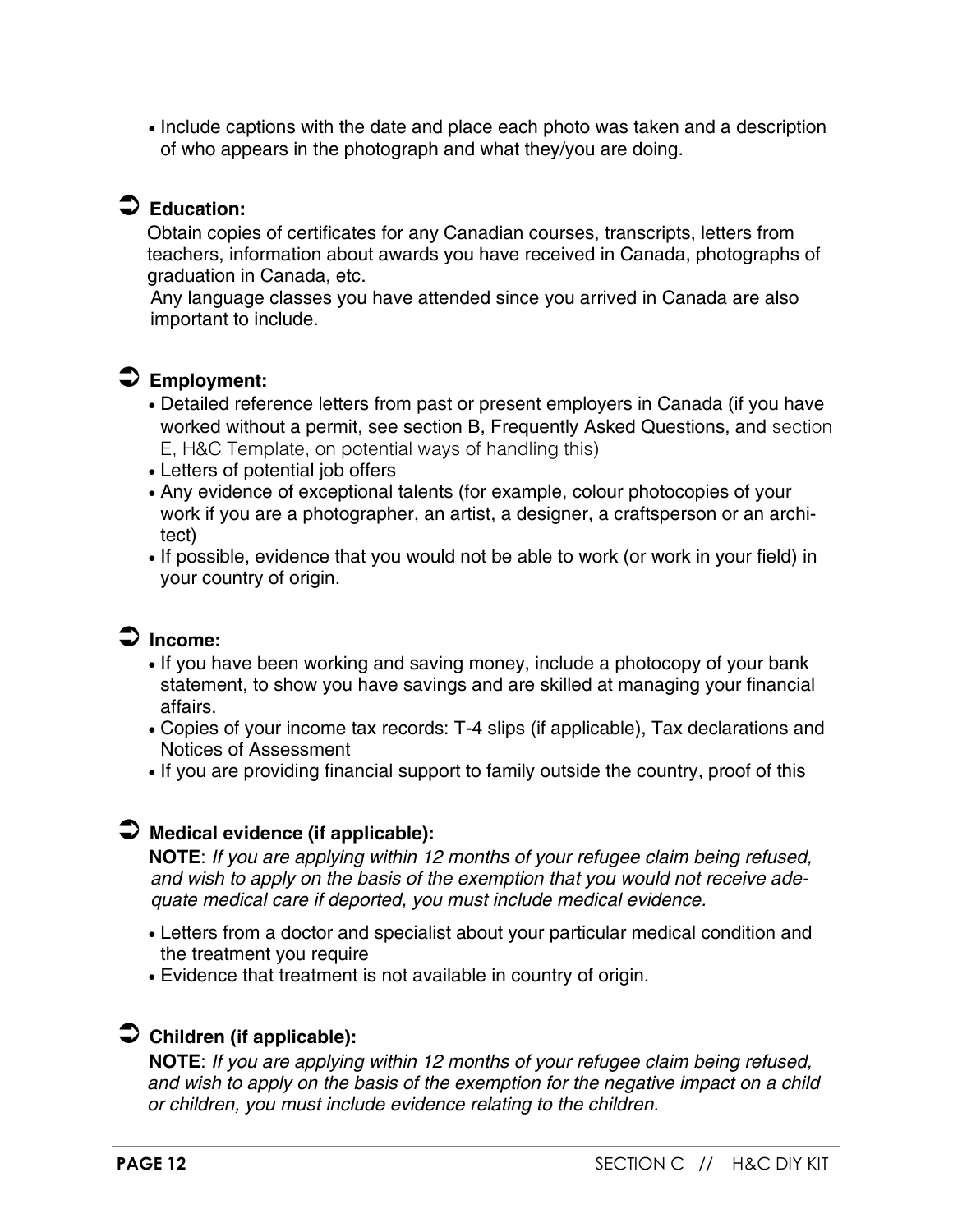#### *If the child or children in question would leave Canada with you (even if they are Canadian citizens):*

- Proof of children's involvement in Canadian society, in school, in community associations, sports, and/or with other family members or friends who are Canadian, etc (e.g. report cards, school photos, letters from teachers, participation in extra-curricular activities such as sports or theatre, photos documenting the child's involvement, etc.)
- Letters from a doctor or specialist about any particular medical or developmental condition your child has and the treatment the child requires for this condition.
- Evidence that deportation would have a negative impact on a traumatized child. This could take the form of a psychological evaluation.
- Older children can write out their own personal statement as to why they would like to stay in Canada. Younger children can provide a drawing or photo.

#### *If the child or children in question would remain in Canada but would be adversely affected by your deportation.*

Proof of your involvement in the child's life and upbringing (proof of financial, material and/or emotional support is important). You can collect letters from the child's other parent, family members, teacher(s), day-care workers, doctor, social workers, psychologists, the child herself, etc. that speak to your role in the child's life.

#### *If the child or children in question are overseas but would be adversely affected by your deportation.*

Proof of material or financial support for the child that you will no longer be able to provide if you are deported (e.g. financial support sent overseas).

#### **Identification:**

- Photocopies of your passport, travel documents, visa, birth certificate;
- Photocopies of marriage certificate (if applicable), death certificate (if family members have died), children's birth certificate (if applicable);
- 2 passport size photos.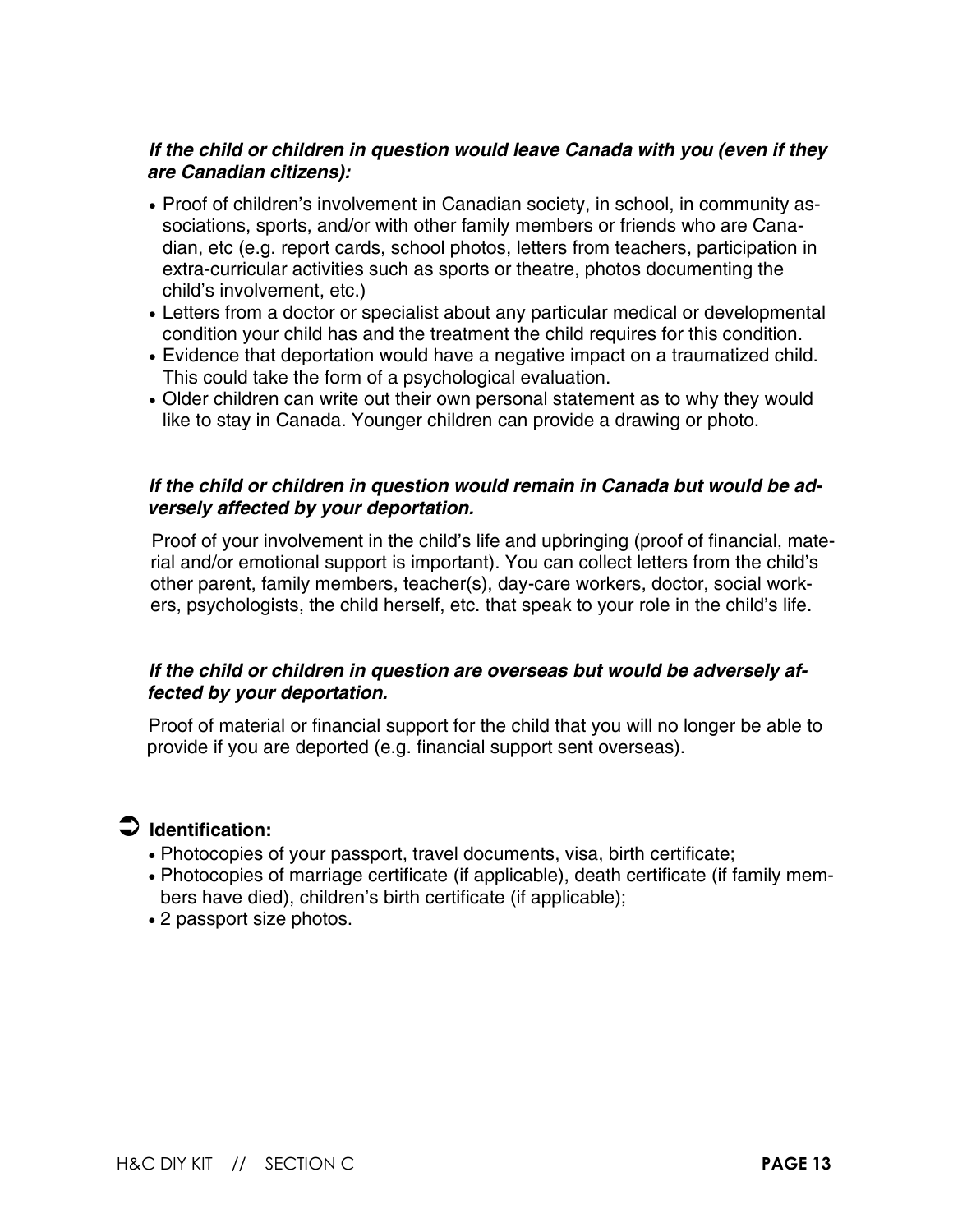# ) d/ Guidelines for letters of support

*Letters from individuals (e.g. family members or friends) must include: the date; their home address; signature of the author; and a photocopy of the author's photo I.D. (preferably proof of permanent residence or citizenship in Canada and if possible showing address).*

*Letters should be very personalized (no form letters). All letters should include: personal details of the writer (their job, citizenship status, etc.); their relationship to the person applying and how they know them, and the reasons why they believe the individual should be allowed to remain in Canada. The writer should explain, in as much detail as possible, the individual's attachments and contributions to friends, family, and community in Canada.*

*Letterhead (if applicable)* 

*Address*

*Date*

To whom it may concern,

 **Introductory paragraph**: Identify yourself, how you know the individual and for how long you have known the individual.

## **Letter from employer:**

- specify whether the person works full-time or part-time/the number of hours they work per week;
- how long have they worked there, the hourly wage (applicant should also include pay stubs);
- outline the person's specific tasks and how this serves the employer;
- indicate their performance level on these tasks;
- give reasons why the individual should remain in Canada (what does the person contribute to Canadian society and specifically to your business).

## **Letter from relatives:**

- specify your relationship to the person and how close you are;
- how often you see each other and what role you have in each other's lives (e.g. share childcare, emotional support, etc.);
- what you do together and the role the person has with other family members (e.g. your children, husband/wife/partner, etc.);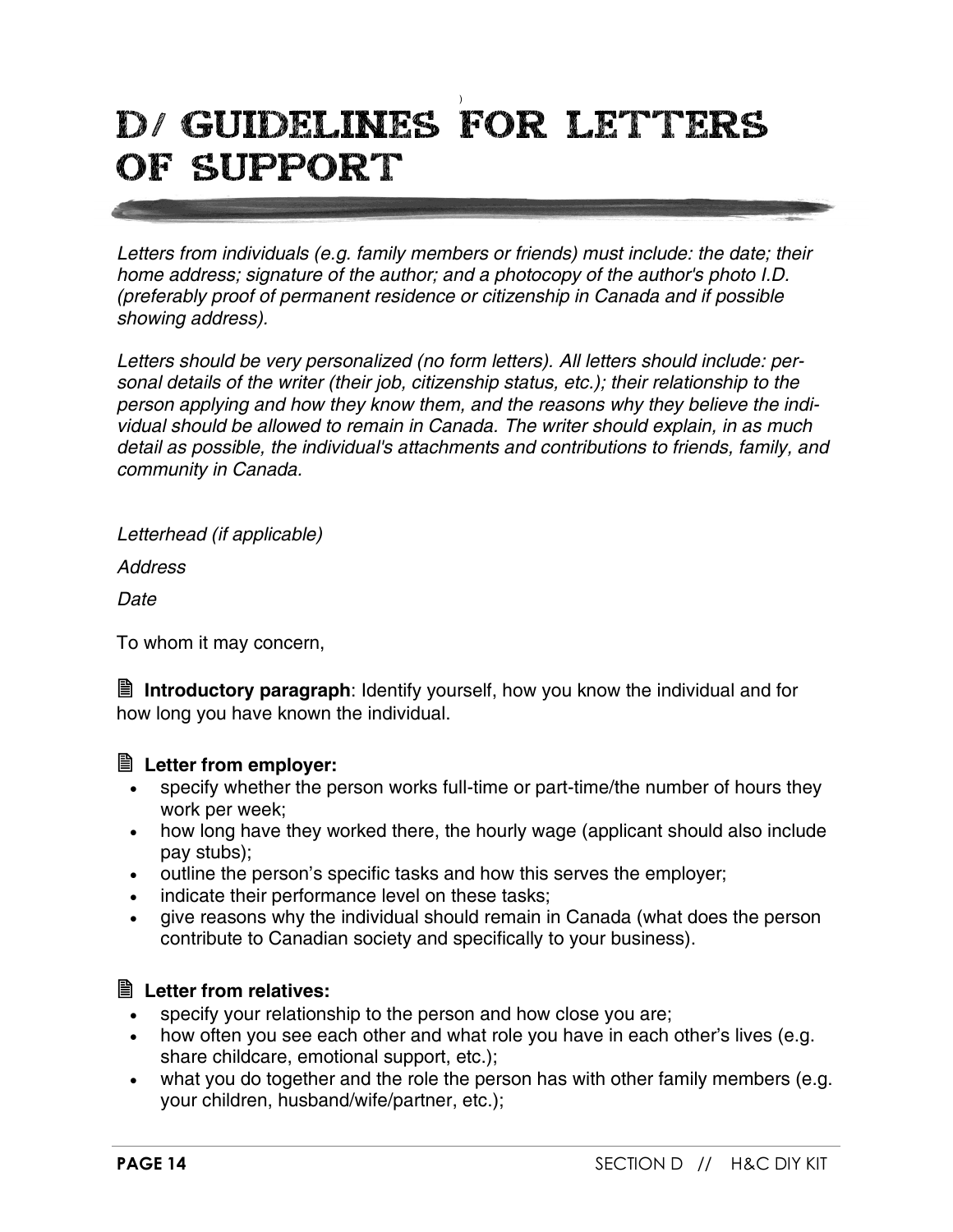why separating you from the person would cause you hardship, and what the individual contributes to your life, and more broadly to other friends, family, community and Canadian society.

#### **Letter from friends:**

- describe how you met the person and how long you have been friends;
- describe what you do together;
- describe what this person contributes to your life and what role they play in your life (e.g Do they play a support role? Are they like a brother or sister? Etc.);
- why should the individual remain in Canada (what does the person contribute to Canadian society).

#### **Letter from religious or community organizations:**

- how long has the person been involved in your organization and how they got involved;
- what is your relationship to the individual;
- what is their role in the organization/group what tasks do they do, what is their level of involvement, what are their responsibilities, what they contribute and why this contribution is important to the organization;
- how do they interact with others involved in the organization:
- any other reasons why the person should remain in Canada.

#### **Letter from school or community group for a minor child:**

- what year and subject the child is in (or was in when you were teaching them);
- the level of integration the child has achieved (to establish the child is wellintegrated);
- fluency in French (and/or English);
- any other positive information (e.g. the child is doing exceptionally well in their studies, the child is very appreciated by classmates, the child is very creative, etc.).

#### **Letter from doctor/health specialist**

- specify why you are following the person
- What treatments and care are needed
- How long do the treatments need to be followed
- Your opinion of the prospect for recovery
- If applicable, the potential consequences if the person does not have access to this treatment in their country of origin

Sincerely,

*Signature Full name Address Phone number*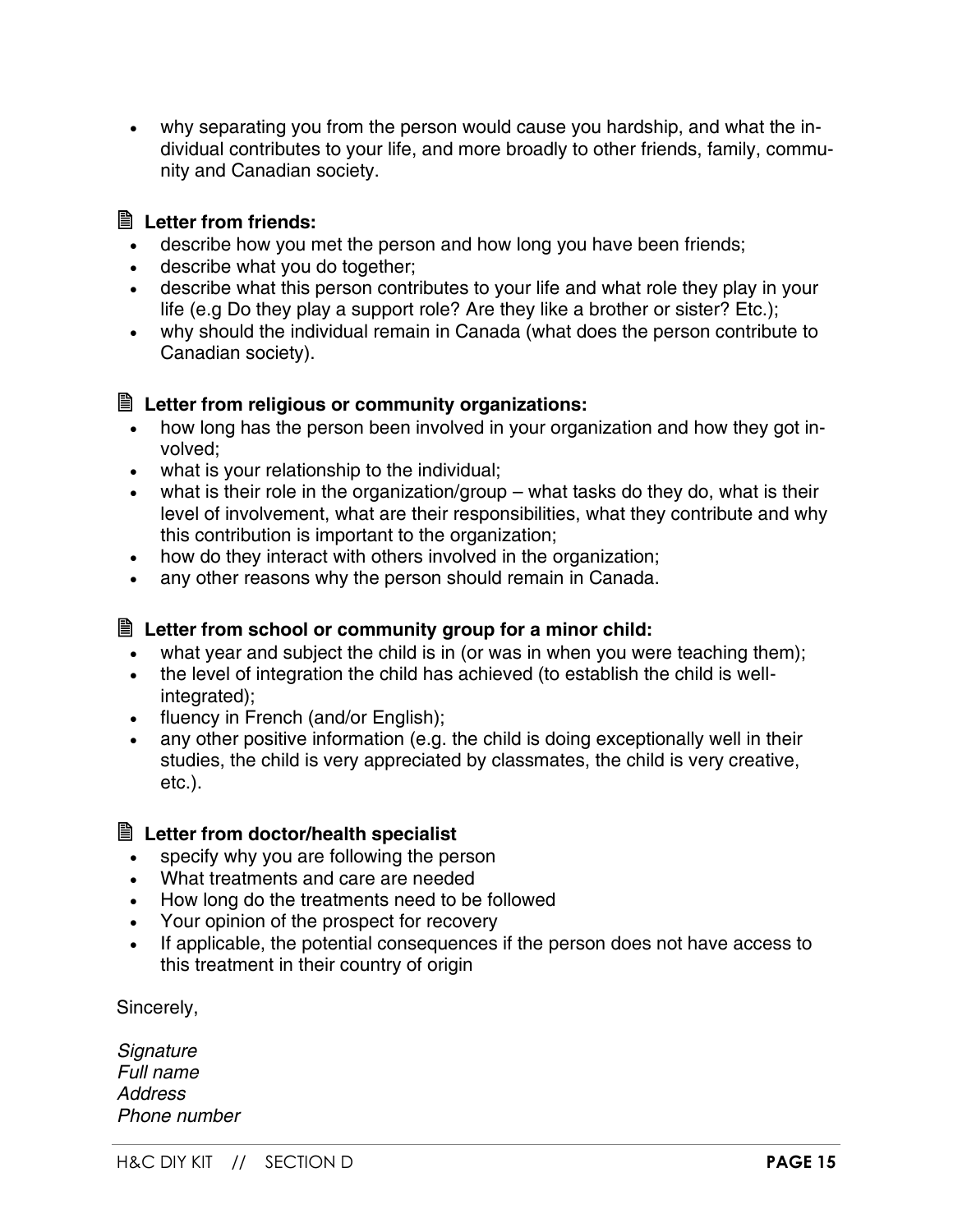# ) e/ h&C template

**Note**: All comments or suggestions are in *italics*. Actual sample text is non-italicized.

*date*

#### **Citizenship and Immigration Canada**

Backlog Reduction Office 1148 Hornby Street Vancouver, BC V6Z 2C3 Fax: 604-666-1116 E-mail: cic-vancouver-bro-bra@cic.gc.ca

**RE:** Submission in support of an application for permanent residence on humanitarian and compassionate (H&C) grounds of (*your names*) (ID: *xxxx-xxxx*)

*Introductory paragraph, usually something like:*

To Whom It May Concern

Attached you will find the completed IMM0008, IMM5283, IMM5669, IMM5406 and IMM 5476 forms, receipt of fee payment and other supporting documentation. **The present submissions are to serve as the answers to questions 7 to 14 of form IMM5283**.

The present submissions will be organized as follows: *(Note: this is not a mandatory list or order – some may not be applicable and the order of arguments should depend on their relative strength – always put your strongest argument first.)*

- I. Background Information
- II. Comments on the IRB decision
- III. Establishment in Canada
- IV. Best interests of the child
- V. Threat to health due to inadequate medical treatment in country of origin
- VI. Hardship faced in country of origin
- VII. Request for an exemption from potential inadmissibility
- VIII. Conclusion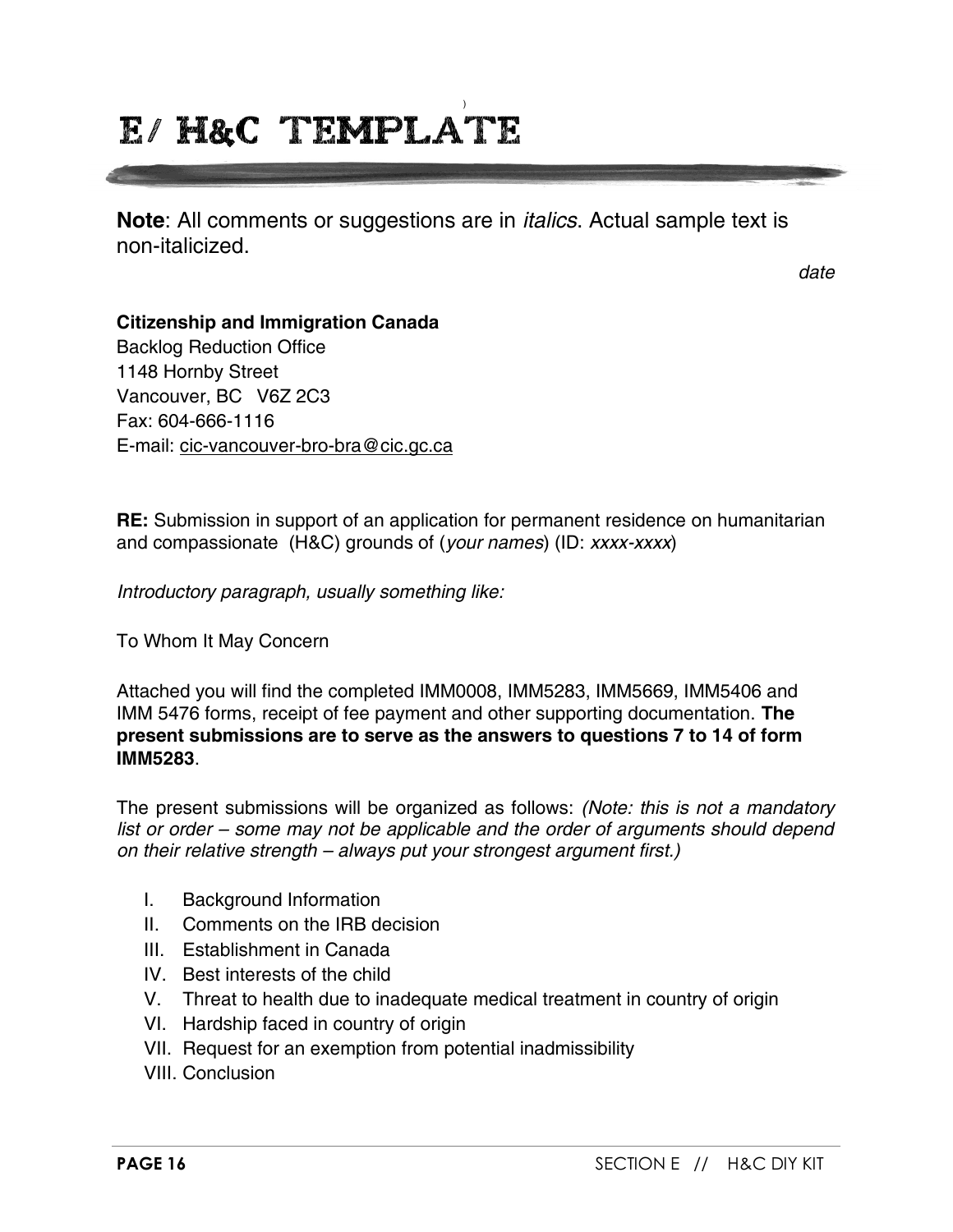

*This section typically includes:*

- *Your history (including birthday, marital status, children, education, etc.)*
- *The reasons you came to Canada*
- *How you came to Canada*
- *Any relevant details about your life in Canada (e.g. contact with home country, becoming pregnant in Canada, having children, marrying, etc.)*
- *Brief history of immigration decisions rendered in the case (dates rendered, decisions)*

# **II / COMMENTS ON THE IRB DECISION**

*This section is not always necessary or advisable. The purpose of an H&C application is not to re-argue the same points that were made in the refugee claim. If the arguments you present in your H&C application have little connection to the original refugee claim (eg. H&C based on establishment in Canada, best interests of the child and/ or on a medical condition for which there is no treatment in the home country), there is probably no point commenting on the IRB decision.*

*However, if the IRB made a manifest error, or if they were confused on a particular issue, it may be worthwhile to comment on this in the H&C and to try to clarify the facts that posed difficulties in previous immigration decisions or may have led to a finding that you were not credible.*

*If the IRB accepted your identity as established, and found you and your story to be credible, but found your situation did not meet the definition of "persecution", this can be very helpful in the H&C arguments. If the hardship was found to be established, but*  not to constitute persecution, then it should be argued that this hardship must be con*sidered in the H&C application.*

*Similarly, if the IRB found that you do face a risk of violence upon return but that the risk is generalized and therefore did not justify accepting your refugee claim, you should argue that those risks must be considered as hardship in the context of the H&C application.*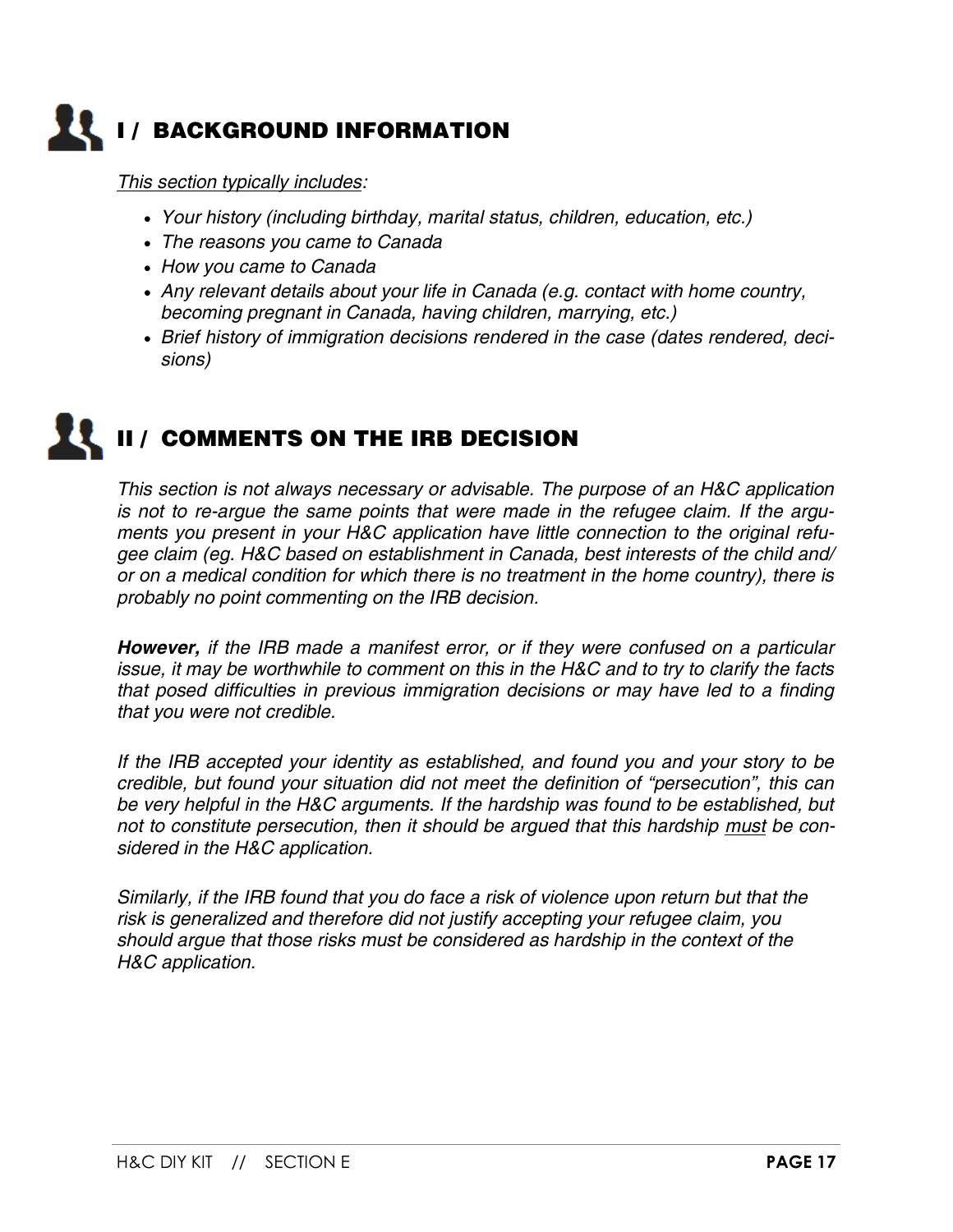

*The following headings can be used as guidelines*

#### **A) The period of residence in Canada was for reasons beyond the applicant's control**

*For example, because there was a moratorium on deportations to your country, because you cannot get a passport to travel, because you are at risk in your country, because you cannot travel for medical reasons, etc.*

*Note: Even if you cannot establish that your stay in Canada was for reasons beyond your control, you should still address the rest of this section (B, C & D below), and just eliminate this point.*

#### **B) Stable Employment History / Sound Financial Management**

*Set out employment history and include references to bank records, tax records, etc. If you have relied on social assistance, you should explain why it was necessary in your circumstances. If you didn't have barriers to employment (such as young children or a medical condition) but could not find a job, document your efforts to find work in detail.*

*Working without a permit ("black market"): don't indicate the name of the company where you currently work. For previous black market work, you must decide whether or not to include it; there is a risk that CIC may investigate a company that hires people without a work permit, which could put others at risk. There is no easy answer: for some immigration agents, black market work is seen as negative, others will see it as positive.*

*If it is impossible to get a letter from current or past employers in your true name, you can simply state something like, "I am economically self-sufficient and have not relied on social assistance." In some cases, you can describe your work as self-employment, saying "I am self-employed as a … " (e.g. construction worker, childcare worker, cleaner, translator, etc.).*

#### **C) Integration in the Community**

- *describe your involvement in community organizations, your volunteer work, or other activities (athletic, artistic, cultural, etc.)*
- *include, if applicable, any professional, linguistic or other study that shows integration into Canadian society*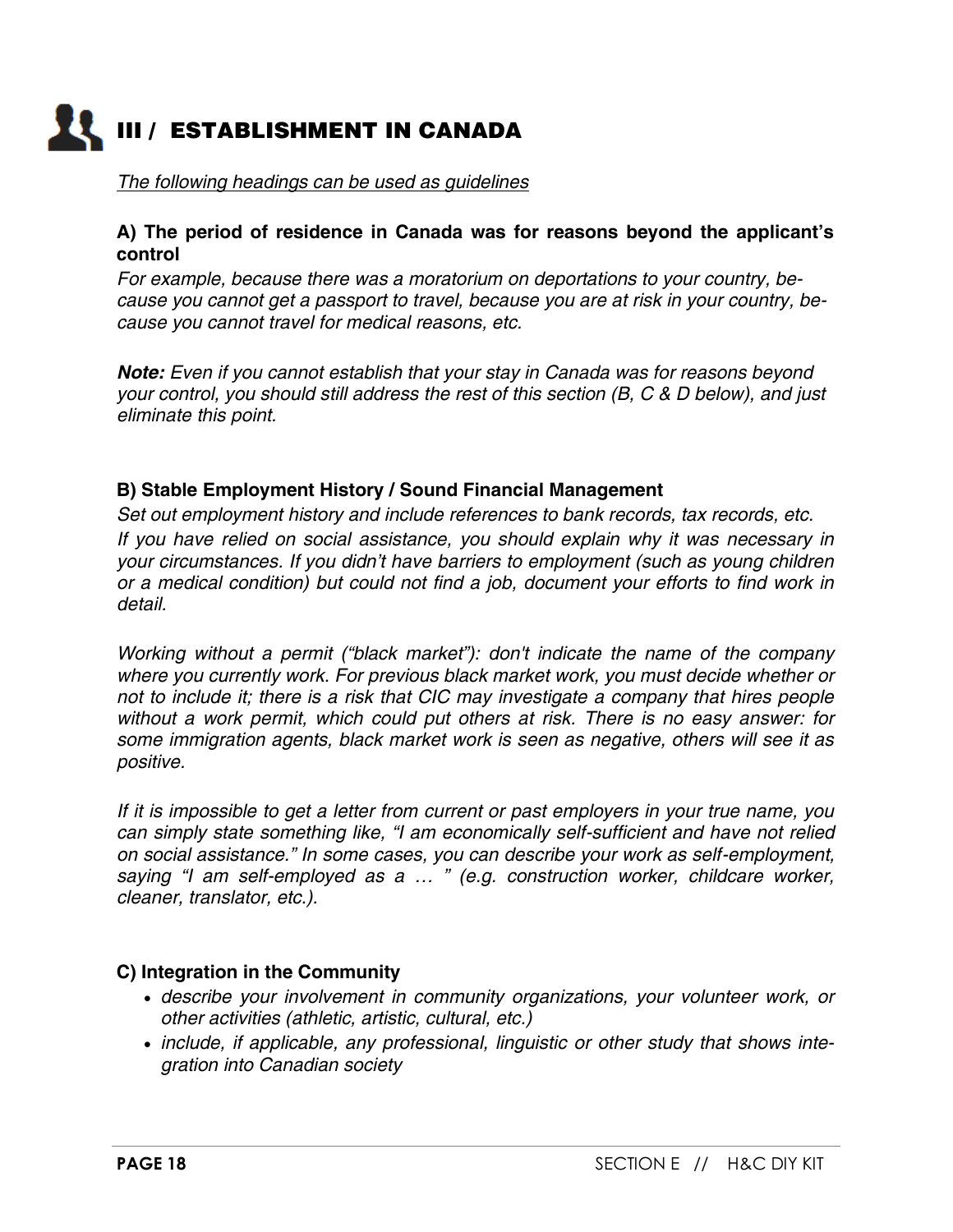*if applicable, note your good civil record in Canada (i.e. no arrests or criminal charges, no default on child or spousal support, etc.)*

#### **D) Family separation**

- *If your deportation would force you to be separated from your family members (spouse/partner, children, siblings, parents, etc.), you should (a) provide evidence of your family's residence and status in Canada and of your relationship with them and (b) explain how you will be affected by a forced separation.*
- *Note that if you have a spouse or common-law partner who is a Canadian citizen or permanent resident, that person may be able to sponsor you and you could consider submitting an inland sponsorship instead of an H&C. If you are alleging hardship as a result of separation from a spouse/partner, then you must explain why a sponsorship application is not being filed (for example, your partner is not eligible to sponsor you).*

*Note: it is important to provide written detail about the above points, without assuming that anything will be taken for granted. Provide and refer to documentary evidence to support your claims (e.g. letters from employers, pay stubs, tax slips, confirmation of community work, photos, education certificates, etc.). Be creative!*

# **IV / BEST INTERESTS OF THE CHILD**

#### *For children in Canada:*

 *The child's integration in Canada (knowledge of French/English); doing well in school, sports or cultural activities. Evidence can include letters from teachers, fellow students, report cards, etc. Older children can write out their own personal statement describing why they would like to stay in Canada. Younger children can provide a drawing or photo.*

 *The child's special needs. The clearest case is a medical need (of the child or parent) that cannot be met in the parents' country. However, if there is no medical need, if the child was subjected to trauma, they may have achieved some stability in Canada and be at risk of re-traumatization if returned to their country. Just the fact of having been displaced and having achieved some stability in Canada (which they would lose, if uprooted) can be a strong factor. Arguments based on the psychological impact of being uprooted from life in Canada and being returned to the parents' country should, if possible, be supported by a psychological evaluation or expert report. For this, you can try contacting the Clinique pour les demandeurs d'asile et réfugiés (PRAIDA, at the CLSC Cote-des-Neiges, 5700, Chemin de la Côte-des-Neiges, tel. 514 731 8531).*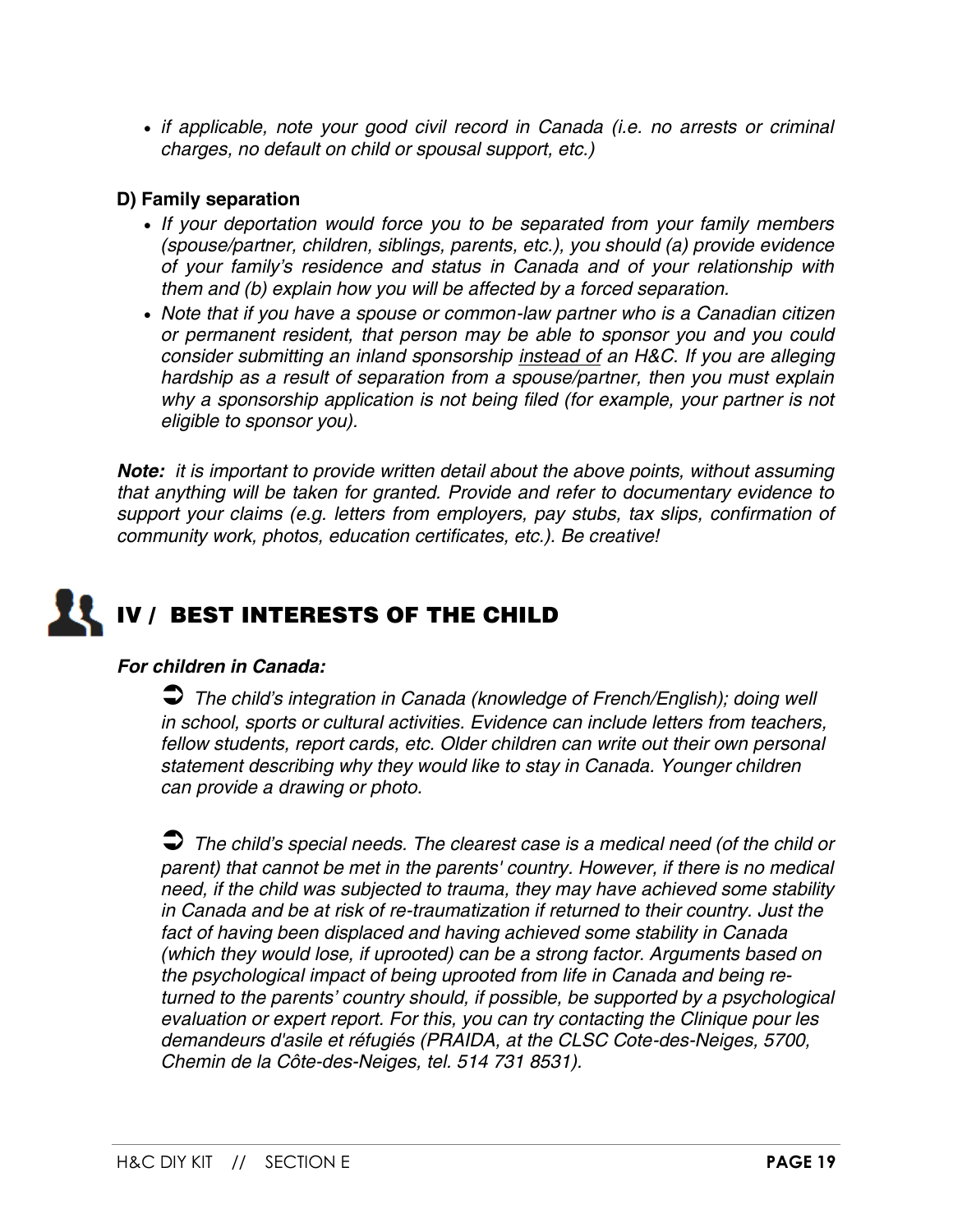*In cases of family separation, the nature of the child's relationship to the parent (for example, if they are especially dependent, young, have a close relationship with you), or their dependency/links with other family in Canada (for example, grandparents, uncles, aunts, cousins who are permanent residents or citizens).*

 *Absence of links to home country (for example, the child has never learned or no longer speaks or reads the language used in the parents' country; there is no*  family in home country, all relatives have left – especially if all are in Canada).

 *Child's life prospects in home country (e.g. education, health, access to special services, standard of living). UNICEF provides annual country statistics at www.childinfo.org and you can compare the basic indicators in home country and Canada. Of course, children who are well-off, even in very poor countries, may have much better life prospects than these averages, so it is important to highlight why your family would be no better off (or even worse off) than most others in the country (e.g. if you are a single mother with young children returning to a country in which women face discrimination; a parent is suffering from mental or physical health problems for which they would receive limited care or support, your family was previously displaced within the country due to war or natural disaster and cannot return home, etc.).*

#### *For children outside Canada*

*It is also possible to invoke the best interests of children who are outside Canada, if a negative H&C decision would have a negative impact on their well-being. One common example is that of a parent in Canada who is supporting children left behind overseas. Some description of the child's living situation is necessary (for example, living with an elderly grandmother who is unable to work and depends on the parent in Canada for support).*

*The argument is that, by removing the parent from Canada, the child will lose their sole (or an important) means of support -- particularly in a county where UNICEF statistics show that children who are not well off suffer from a variety of life-threatening situations. It is also important to show (as in the previous section) that the parent would have poor earning prospects if removed from Canada.*

*It is also essential to prove the ongoing financial support by providing receipts from regular fund remittances (Western Union, etc.). There is no problem in producing a few dozen copies of receipts stretching back several years.*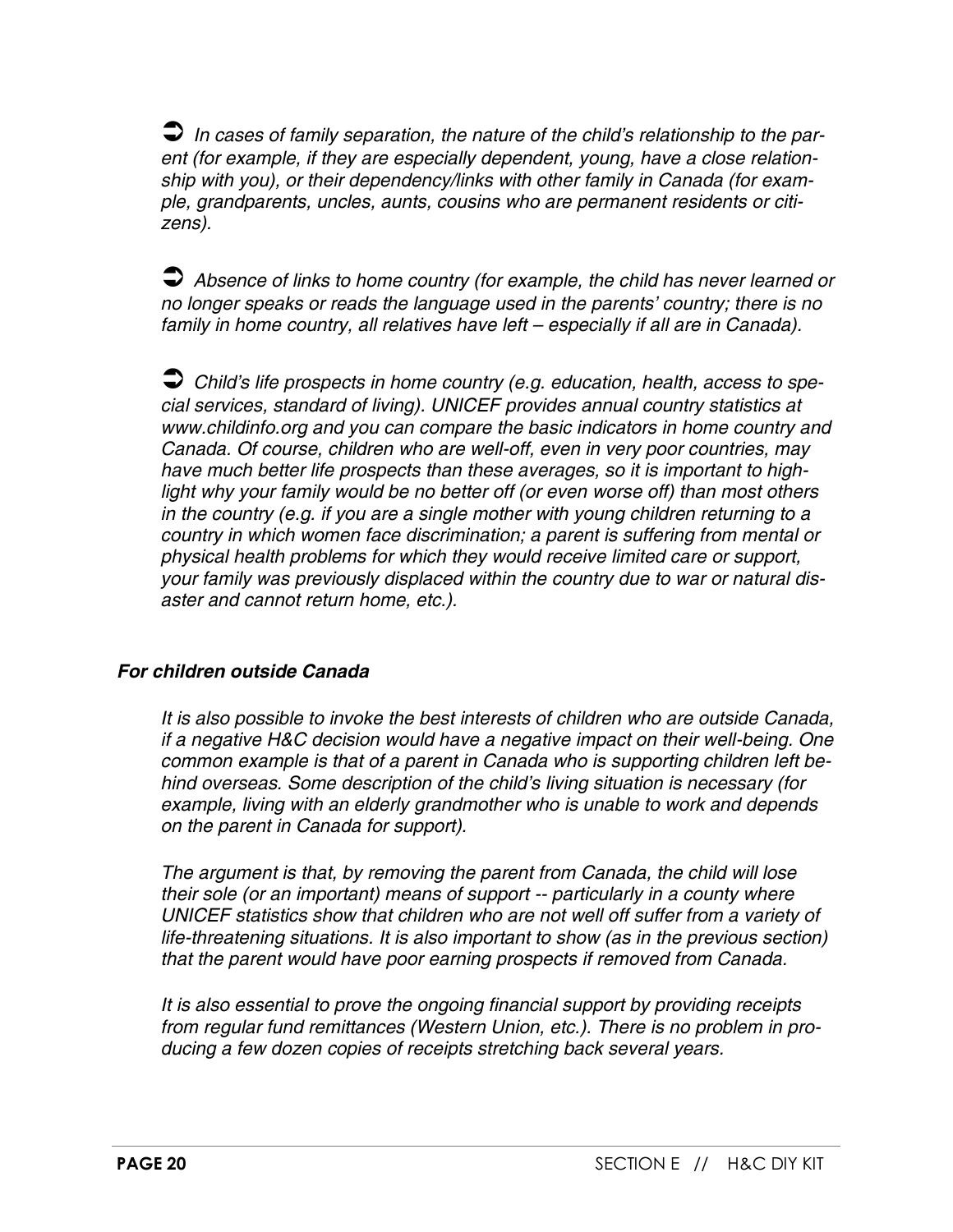# **V** / THREAT TO HEALTH DUE TO INADEQUACY OF MEDI-**CAL TREATMENT IN (***COUNTRY OF ORIGIN***)**

*This will be relevant if you or a family member faces a serious or life-threatening medical condition, for which there is effective (or at least partial) treatment available in Canada, but not in your country of origin. The essential elements to prove are:*

- *1. The existence of the medical condition*
- *2. The serious consequences of being deprived of treatment*
- *3. The fact that effective (or at least some) treatment is available in Canada*
- *4. The fact that treatment is unavailable in the public health sector in the country in question*
- *5. The fact that treatment is also unavailable in the private sector or, if available, is so costly that a person with your potential earning profile could not afford it*

*Points 1,2 & 3 can usually be established with one or more letters from your doctors in Canada.*

*Points 4 and 5 must be researched. Some common sources are Médécins sans frontières, the UK Country of Origin Information Service, Unicef, World Health Organization and UNAIDS (for HIV cases) – you can google these to find their websites. Where country information is lacking, you could try and obtain a letter from a national medical association or a continental medical association that would have direct knowledge of the availability of services in one of their member countries. Comments from local (Canadian) doctors as to the unavailability of treatment in the country of origin won't usually carry any weight unless the doctor him/herself has visited the country in question or carried out their own personal research, in which case this should be explained in their letters.*

# **VI / UNUSUAL AND UNDESERVED OR DISPROPORTIONATE HARDSHIP IN COUNTRY OF ORIGIN**

*The particular contents of this section, or even the need for it, will depend heavily on the facts of the case.*

*This section could include, among other things:*

- *Evidence of discrimination towards a particular group (e.g. women, religious minorities etc)*
- *Evidence of generalized violence in the country to which you or your family could be subjected*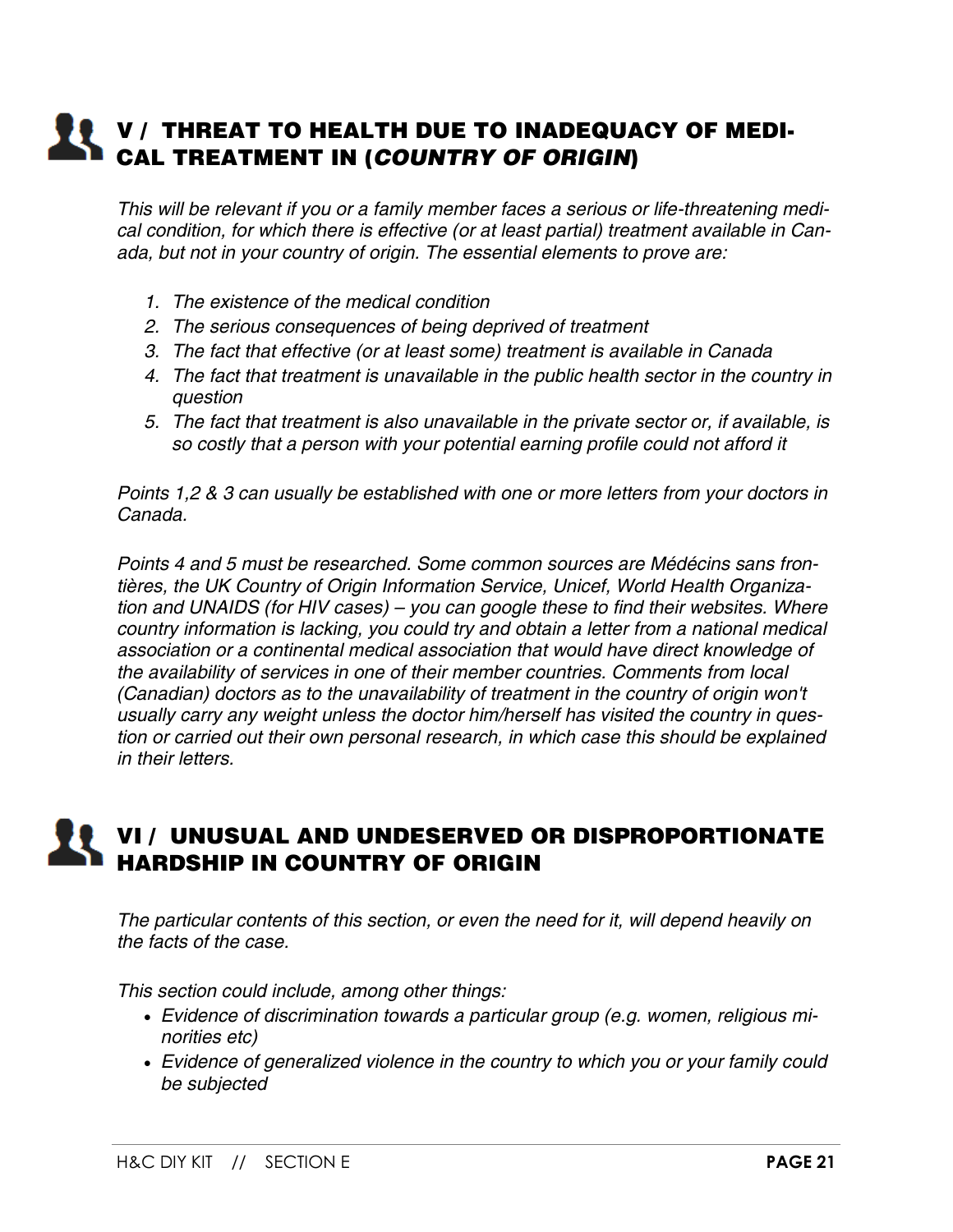- *If either of the above affect only one part of the country, you must be able to explain and prove why you would have to reside in that particular part of the country*
- *Evidence of widespread poverty in your country of origin (that would affect you); for example, you could include the high rate of unemployment or very low average salary*
- *Other hardship of return, for example, psychological anguish of returning to a country where you were traumatized, or have reason to fear for your well-being.*

*Because the law<sup>10</sup> says that persecution and risk to life or risk of torture or cruel and unusual punishment<sup>11</sup> cannot be considered in an H&C, it is very important that the evidence and arguments you present about the hardship you will face in your country of origin remain distinct from those factors. Very strong evidence of certain types of serious risks will not be considered. It is important to present your arguments in such a way that the hardships you will face will be taken into account. In general, this means that you must show that the discrimination or mistreatment you will suffer exists (but is not severe enough to constitute persecution), or that the risk of violence is generalized (not just directed at you).*

# **VII / REQUEST FOR AN EXEMPTION FROM POTENTIAL IN-ADMISSIBILITY**

*There are various grounds<sup>12</sup> on which someone can be determined to be "inadmissible" for permanent residence in Canada. However, in an H&C application, it is possible to ask for an exemption from some of these, arguing that the humanitarian factors you are presenting outweigh the potential or known inadmissibility. The primary grounds of inadmissibility that will come up in an H&C application are:*

- *Medical – If you have a medical condition that could pose a risk to public health or could pose an "excessive burden" on health and social services;*
- *Criminality – If you have a criminal record in Canada or abroad, you should consult a lawyer to determine whether you are inadmissible and discuss your options and whether you need to take additional steps;*
- *Financial – If you are receiving social assistance.*

#### *If you know or fear that you are inadmissible on medical, financial or criminal grounds, you should:*

*clearly ask for an exemption from the potential or known inadmissibility; and* 

<sup>10</sup> Section 25(1.3) of IRPA.

<sup>11</sup> Factors described under section 96 and section 97 of IRPA.

<sup>12</sup> These are outlined in Articles 34 to 43 of IRPA. Exemptions *cannot* be requested for 34 (national security), 35 (human rights) or 37 (organized crime).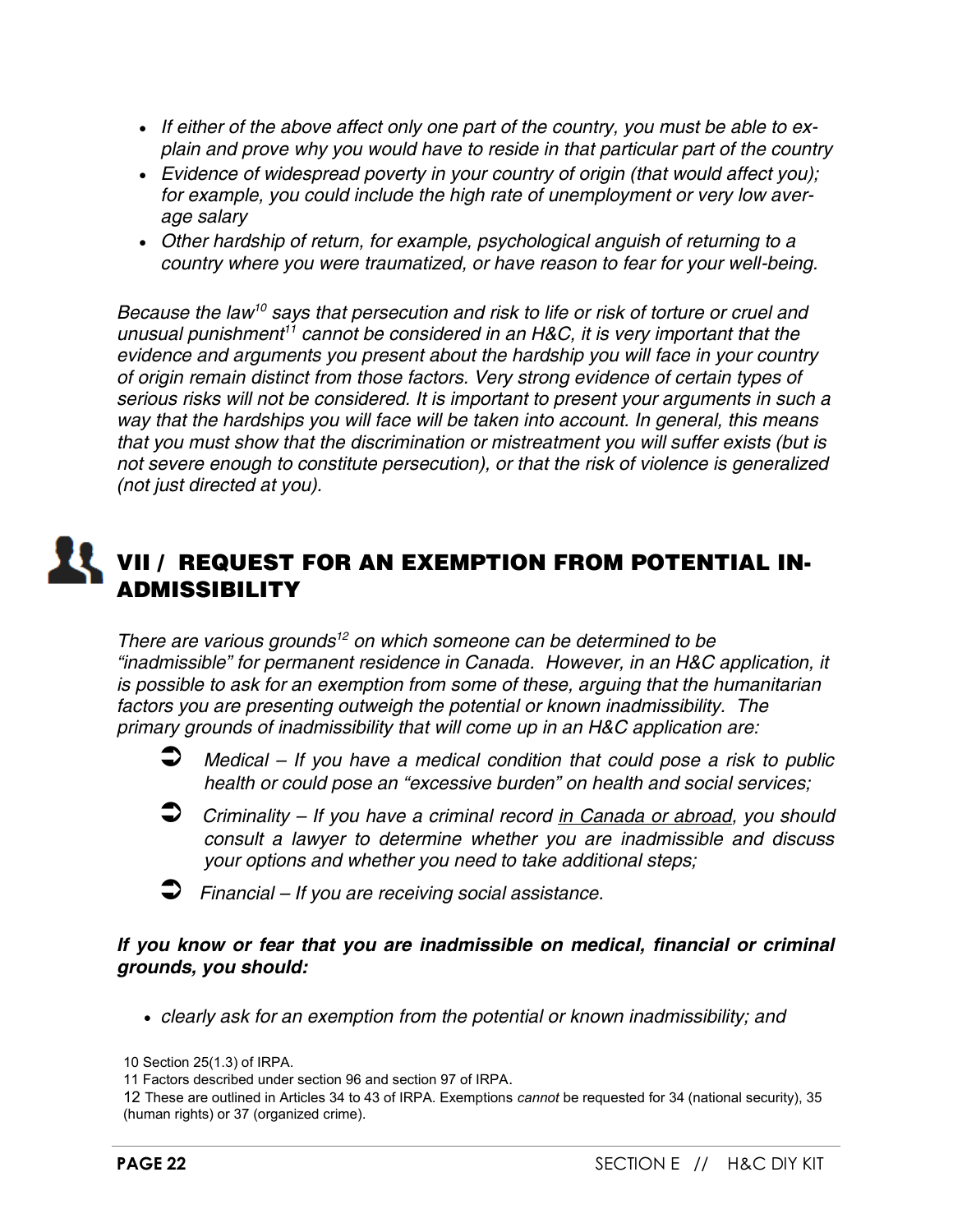*argue that the humanitarian factors outweigh this inadmissibility, describing and providing evidence of your situation. For example, medical documents or, in the case of a criminal inadmissibility, any information about the circumstances of the criminal charges that is favourable to the humanitarian arguments in your application. In the case of financial inadmissibility, you could explain why you are receiving social assistance and, if this is a temporary situation, your plan to leave social assistance when your circumstances (such as childcare responsibilities or medical condition) change. If you are able to work but haven't been able to find a job, describe and give evidence of your efforts to find work. If you are on social assistance but doing volunteer or unpaid work, you can explain how your volunteer work is contributing to society/the economy.*

*Normally, the grounds for the exemption are essentially the same as the H&C grounds set out in the rest of the application, so you can either summarize these briefly in this section (even at the risk of repetition) or focus on the most relevant grounds (e.g. lack of medical services).*

*This section, if required, could look like this:*

Given all of the compelling humanitarian factors detailed above, notably XX and XX, I respectfully request that I be granted a waiver from potential *medical (or financial or criminal)* inadmissibility.



*Provide a brief summary of the reasons that the application should be granted. Or simply state:*

For all the above reasons, we respectfully submit that the present application contains extremely compelling humanitarian and compassionate considerations and should be granted. We thank you in advance for your consideration of this application and remain available to provide any clarifications or further information you might require.

Yours truly,